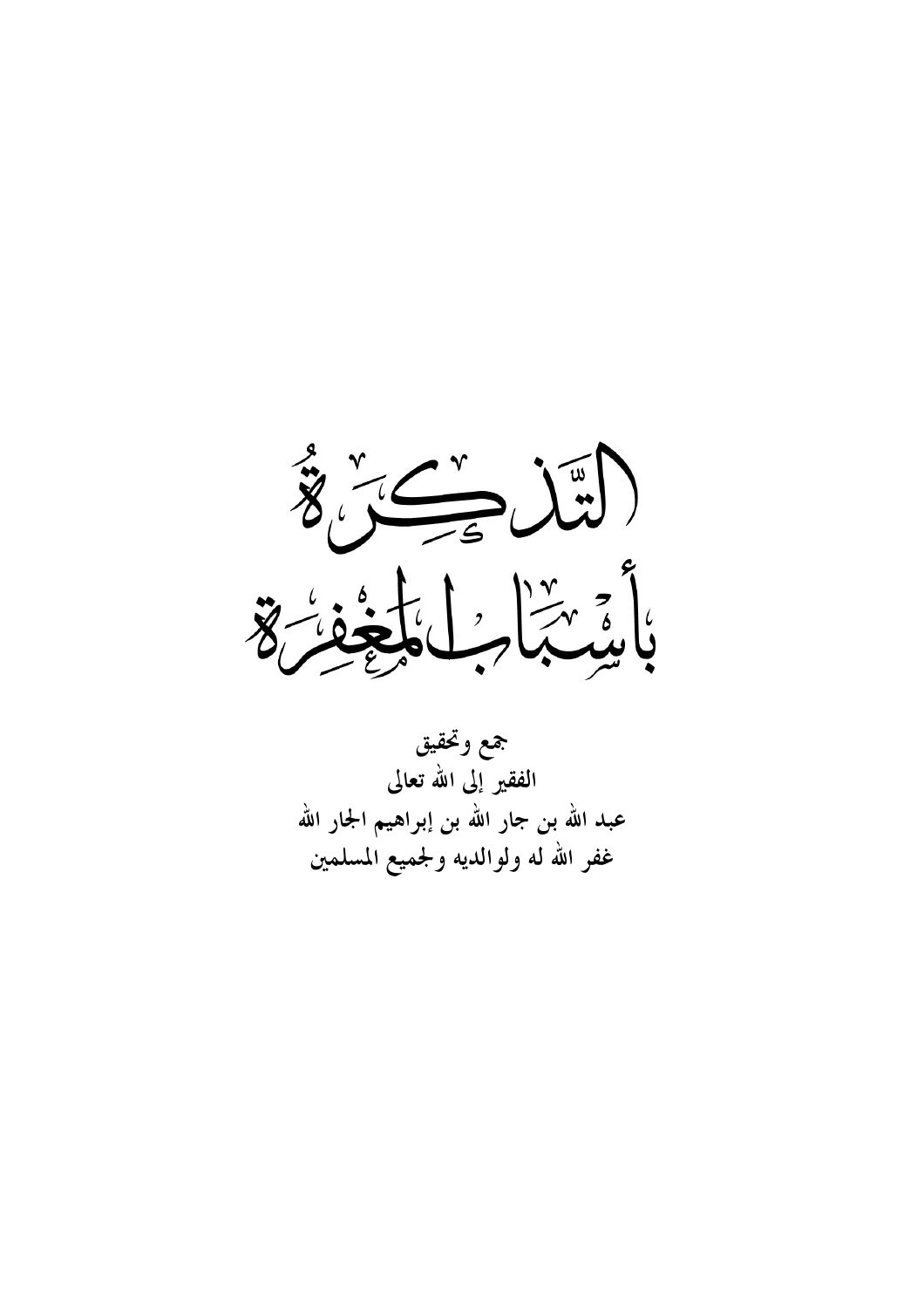بسم الله الرحمن الرحيم مقدمة

الحمد لله الذي يتوب على من تاب إليه ويغفر لمن اســـتغفره وأشهد أن لا إله إلا الله وحده لا شريك له.

أمر بالتوبة والاستغفار ووعد بقبولهما وهو لا يخلف الميعساد وأشهد أن محمداً عبده ورسوله إمام التائبين والمستغفرين وقــــدوتهم صلوات الله وسلامه عليه وعلى آله وأصحابه أجمعين ومن ســـلك طريقهم في العلم والعمل والتوبة والاستغفار إلى يوم الدين.

أما بعد فإن للذنوب والمعاصي خطرًا عظيمًا وعواقب وخيمة في الدنيا وفي القبر ويوم القيامة. ولا ينحي منها إلا الإيمان الصادق والعمل الصالح الخالص لله الموافق لــــسنة رســــوله ﷺ ـــــ والتوبــــة النصوح بترك المعاصي والندم على ما حصل منها والعزم على عدم العودة إليها في المستقبل والإكثار من الاستغفار في الليل والنسهار لقول الله تعالى ﴿وَإِنِّمِي لَغَفَّارٌ لَمَنْ تَابَ وَآمَنَ وَعَملَ صَالحًا ثُمَّ اهْتَدَى﴾ أي استمر على ذلك ثم الإكثار من الذكر لله والدعاء فإن الله تعالى يذكره ويجيب من دعاه ويغفر لمن استغفره ويتوب علـــى من تاب إليه وهو التواب الرحيم، وكل بــــني آدم خطـــاء وخــــير الخطائين التوابون. وقد قال الله تعالى ﴿وَمَنْ يَعْمَلْ سُوءًا أَوْ يَظْلَمْ نَفْسَهُ ثُمَّ يَسْتَغْفر اللهَ يَجد اللهَ غَفُورًا رَحِيمًا﴾ [سورة النساء آية ۱۱۰]، وقال تعالى عن نبيه ورسوله موسى عليه السلام ﴿قَالَ رَبِّ إِنِّي ظَلَمْتُ نَفْسي فَاغْفِرْ لِي فَغَفَرَ لَهُ إِنَّهُ هُوَ الْغَفُورُ الرَّحِيمُ﴾ أسو, ة القصص آية ١٦].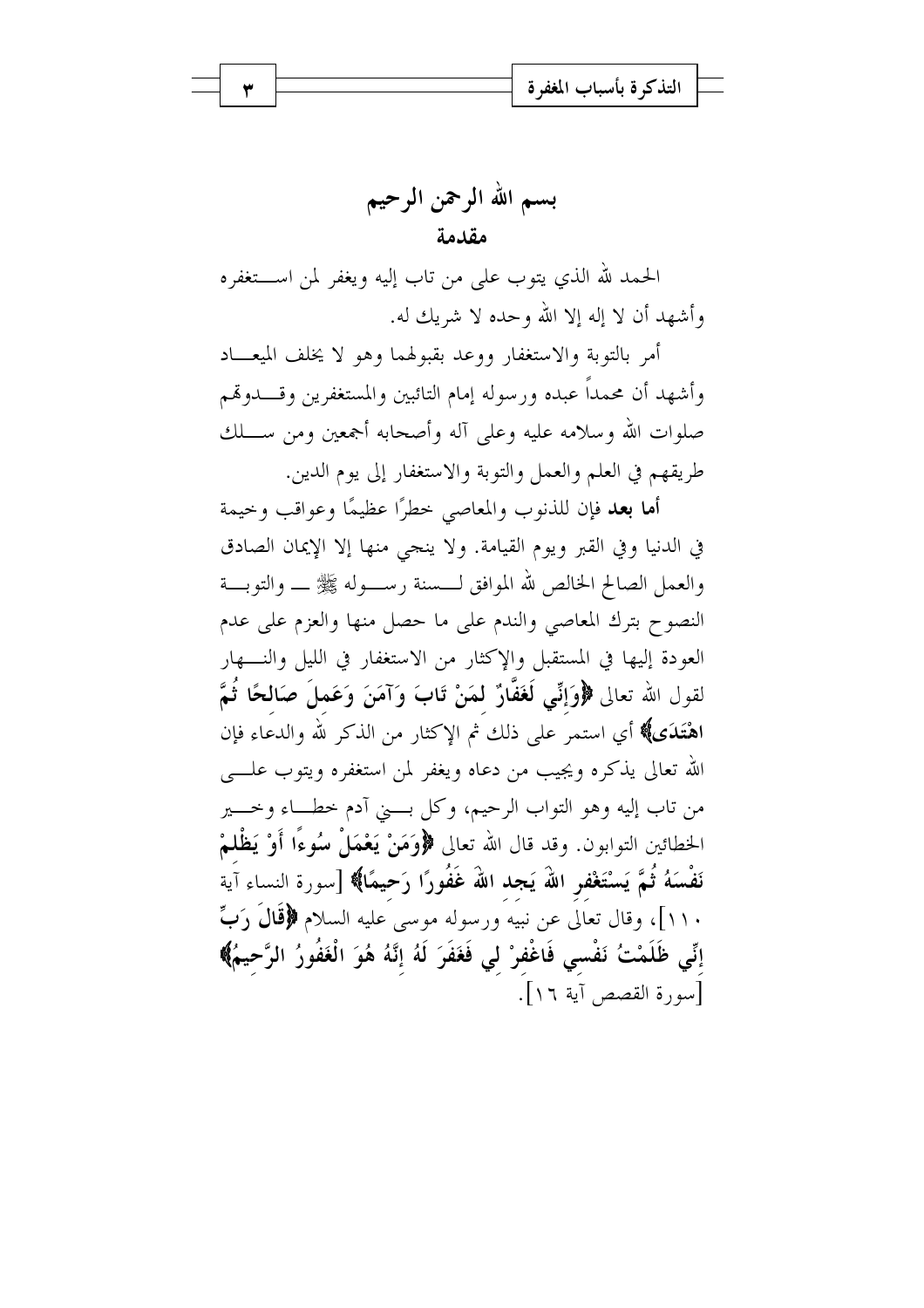وأخبر تعالى أن الملائكة عليهم السلام يستغفرون للمسؤمنين التائبين المتبعين طريق الحق وهو العلم النافع والعمل الصالح فقسال تعالى عنهم ﴿الَّذِينَ يَحْمِلُونَ الْعَرْشَ وَمَنْ حَوْلَهُ يُسَبِّحُونَ بِحَمْدِ رَبِّهِمْ وَيُؤْمِنُونَ بِهِ وَيَسْتَغْفِرُونَ للَّذينَ آمَنُوا رَبَّنَا وَسعْتَ كُلَّ شَيّْءِ رَحْمَةً وَعِلْمًا فَاغْفِرْ لَلَّذِينَ تَابُوا وَاتَّبَعُوا سَبِيلَكَ وَقِهِـــمْ عَذَابٌ الْجَحيمُ﴾ [سورةُ غافر آية ٧] وقال تعالى: ﴿وَمَا كَانَ اللَّهُ مُعَذِّبَهُمْ وَهُمْ يَسْتَغْفُرُونَ﴾ [سورة الأنفال آية ٣٣] وقال الـــنبي ﷺ: "إن الله تعالى يبسط يده بالليل ليتوب مسىء النهار ويبسط يده بالنهار ليتوب مسيء الليل حتى تطلع الشمس مسن مغربهـــا" رواه مسلم وقال ﷺ والذي نفسي بيده لو لم تذنبوا لــــذهب الله بكــــم ولجاء بقوم يذنبون فيستغفرون الله تعالى فيغفر لهم" رواه مسلم.

٤

فينبغي للمسلم الراجي رحمة ربه الخائف من عذابه أن يلازم التوبة والاستغفار في آناء الليل والنهار لعل الله أن يتوب عليه ويغفر له ويرحمه. وبناء على محبة الخير لإخواني المسلمين وعلى وحسوب التعاون على البر والتقوى والتواصي بالحق، فقد جمعــت في هـــذه الرسالة ما تيسر من أسباب المغفرة وسميتها "التـــذكرة بأســـباب المغفرة" والذكرى تنفع المؤمنين. وهي مستفادة من كلام الله تعالى وكلام رسوله ﷺ وكلام المحققين من أهل العلم أسأل الله تعالى أن ينفع بما وأن يغفر لي ولوالدي ولجميع المسلمين برحمته وهو أرحم الراحمين وصلى الله وسلم على نبينا محمد وعلــي آلــه وصـــحبه أجمعين.

المؤلف في ١١/٦/١/١٤١هـــ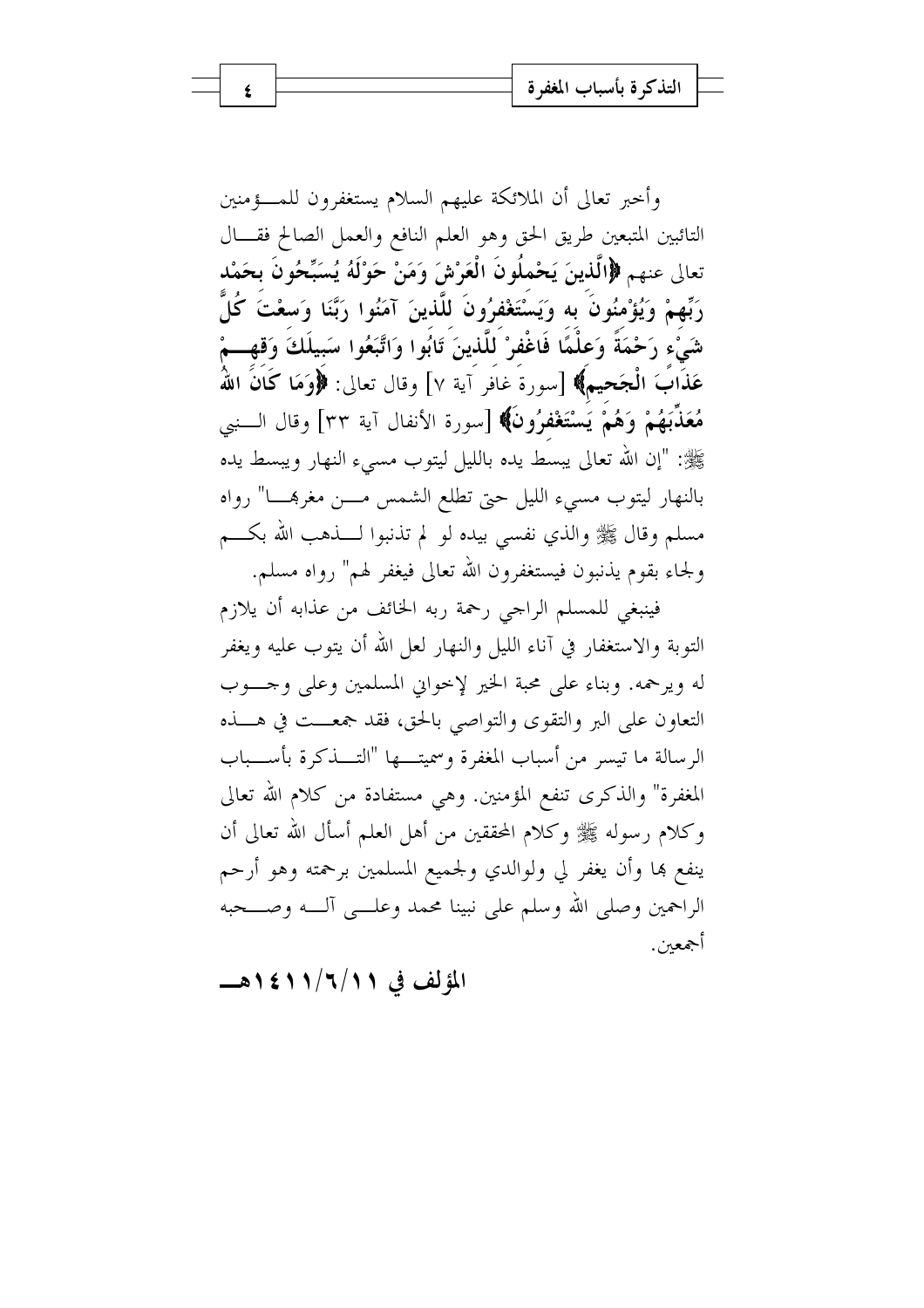١ – من أسباب المغفر ة قال تعالى: ﴿وَإِنِّي لَغَفَّارٌ لَمَنْ تَابَ وَآمَنَ وَعَملَ صَــالحًا ثُمَّ اهْتَدَى﴾ [سورة طه آية ٨٢]. ذكر الله في هذه الآية للمغفرة أربعة أسباب:

١– التوبة النصوح في جميع الأوقات مــــن جميــــع الـــــذنوب والسيئات قال الله تعالى: ﴿وَتُوبُوا إِلَى الله جَميعًا أَيُّهَا الْمُؤْمِنُونَ لَعَلَّكُمْ تُفْلِحُونَ﴾ [سورة النور آية ٣١] فإذا تبتم أفلحتم ونجحتم و سعدتم في الدنيا والآخرة وقال تعالى: ﴿ يَا أَيُّهَا الَّذِينَ آمَنُوا تُوبُوا إِلَى الله تَوْبَةً نَصُوحًا عَسَى رَبُّكُمْ أَنْ يُكَفِّرَ عَنْكُمْ سَــيِّئَاتكُمْ وَيُدْخلَكُمْ جَنَّات تَجْري منْ تَحْتهَا الأَنْهَارُ﴾ [سورة التحريمَ آية ٨] وتكفير السيئات ودحول الجنات المشتملة على مــا تـــشتهيه الأنفس وتلذ الأعين حاصل لمن تاب إلى الله تعالى توبسة نـــصوحاً صادقة بأن يفعل التائب الواجبات ويترك المحرمات ويندم على مسا فات من ذنوب وسيئات ويعزم أن لا يعود إليها في المستقبل فإنهــــا تكفر سيئاته ويدحل الجنة برحمة الله تعالى بسبب توبته النـــصوح وقال تعالى: ﴿وَالَّذِينَ عَمِلُوا السَّيِّئَاتِ ثُمَّ تَابُوا مسنْ بَعْسِدهَا وَآمَنُوا إِنَّ رَبَّكَ مَنْ بَعْدَهَا لَغَفُورٌ رَحَيُّمٌ﴾ [سورة الأعراف آيــَـة ١٥٣] وقال تعالى: ﴿وَهُوَ الَّذِي يَقْبَلُ التَّوْبَةَ عَنْ عِبَادِهِ وَيَعْفُسُو عَنِ السَّيِّئَاتِ وَيَعْلَمُ مَا تَفْعَلُونَ﴾ [سورة الـــشورى آيـــة ٢٥] والآيات في هذا المعنى كثيرة معلومة.

٢– ومن أعظم أسباب المغفرة الإيمان الصادق بـــالله تعــــالى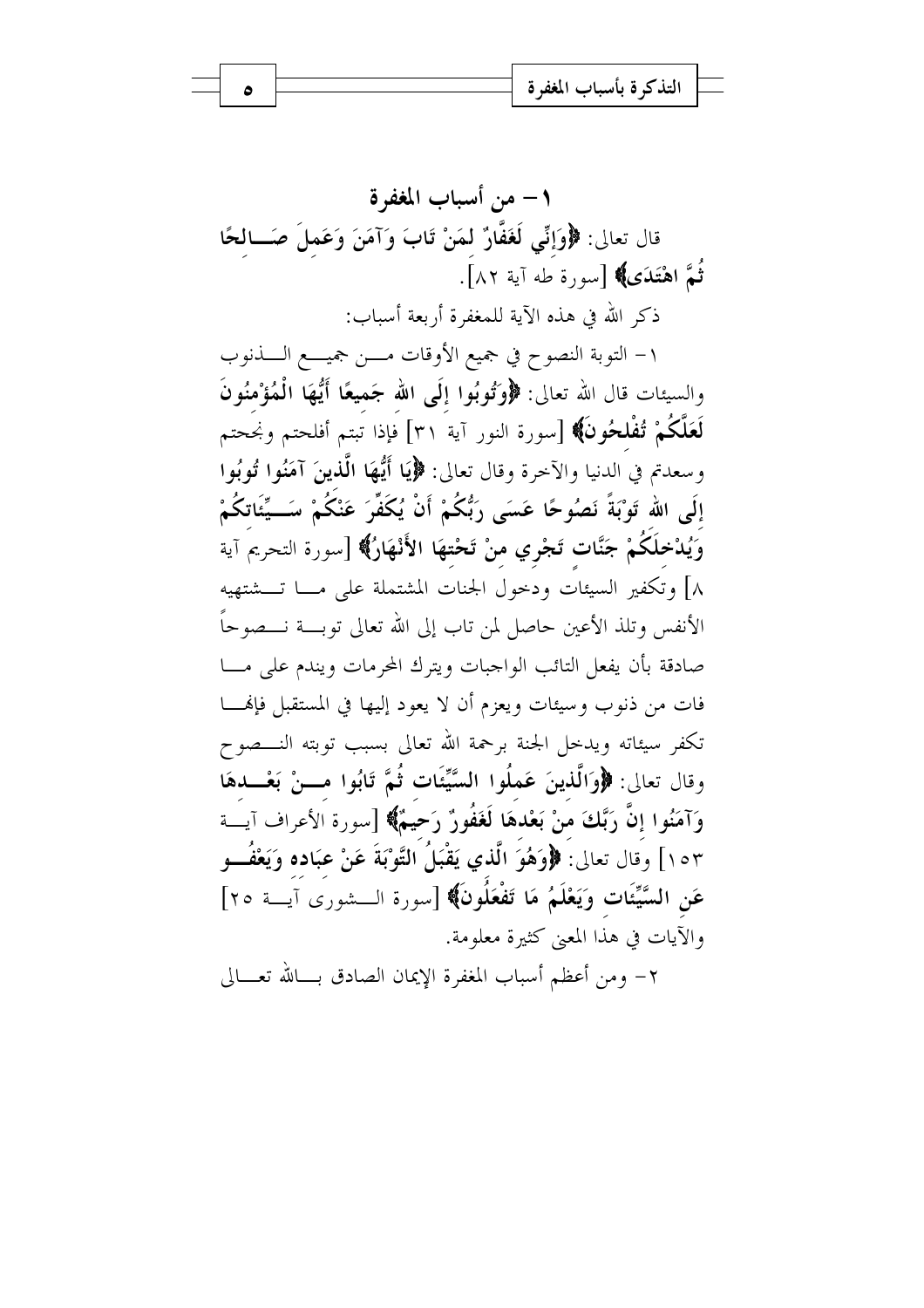وأمره وفميه ووعده ووعيده وثوابه وعقابه، والإيمـــان بملائكـــة الله الكرام البررة وأنهم عباد مكرمون لا يعصون الله ما أمرهم ويفعلون ما يؤمرون، وأُلهم يسبحون الليل والنهار لا يفترون، والإيمان بكتب الله المترلة على رسله لهدايتهم وإحراجهم من الظلمات إلى النـــور وفي مقدمتها القرآن الكريم أفضل الكتب السماوية ﴿وَإِنَّهُ لَكْتَابٌ عَزِيزٌ \* لا يَأْتيه الْبَاطلُ منْ بَيْنِ يَدَيْه وَلا منْ خَلْفه تَنْزِيلٌ منْ حَكيم حَميد﴾ [سورة فصلت آية ٤٢] وقال تعـــالى: ﴿وَلَزَّلْنَـــا عَلَيْكَ الْكَتَابَ تبْيَانًا لكُلِّ شَيْء وَهُـــدًى وَرَحْمَـــةً وَبُـــشْرَى للْمُسْلمينَ﴾ [سورة النحل آية ٨٩] وقال تعالى: ﴿قَلْ جَاءَكُمْ منَ الله نُورٌ ۖ وَكتَابٌ مُبينٌ \* يَهْدي به اللهُ مَن اتَّبَعَ رضْوَانَهُ سُـــبُلَ السَّلامِ وَيُخْرِجُهُمْ منَ الظُّلُمَاتِ إِلَى النُّورِ بِإِذْنِهِ وَيَهْدِيهِمْ إِلَى صرَاط مُسْتَقيمٍ﴾ [سورة المائدة آية ١٥–١٦] وقال تعالى: ﴿يَــا أَيُّهَا النَّاسُ قَلاْ جَاءَتْكُمْ مَوْعظَةٌ منْ رَبِّكُمْ وَشفَاءٌ لمَــا فــى الصُّدُورِ وَهُدًى وَرَحْمَةٌ للْمُؤْمنينَ﴾ [سورة يونس آية ٥٧].

والإيمان برسل الله عليهم الصلاة والسلام جملة وتفصيلاً وفي مقدمتهم حاتمهم محمد ﷺ الذي أرسله الله رحمة للعالمين وحعل أمته حير الأمم وكتابه القرآن حير الكتب وشريعته أفسضل السشرائع وأسمحها، وأسماها وأكمل الله له ولأمته دينهم ورضيه منـــهم وأتم عليهم به النعمة فلله الحمد والشكر والثناء على ذلك.

والإيمان بالبعث بعد الموت والجسزاء والحسساب والثسواب والعقاب والحوض والميزان والصراط والجنة والنار وأفمما دار ثواب للمحسنين وعقاب للمسيئين. والإيمان بالقدر حيره وشره وأن مسا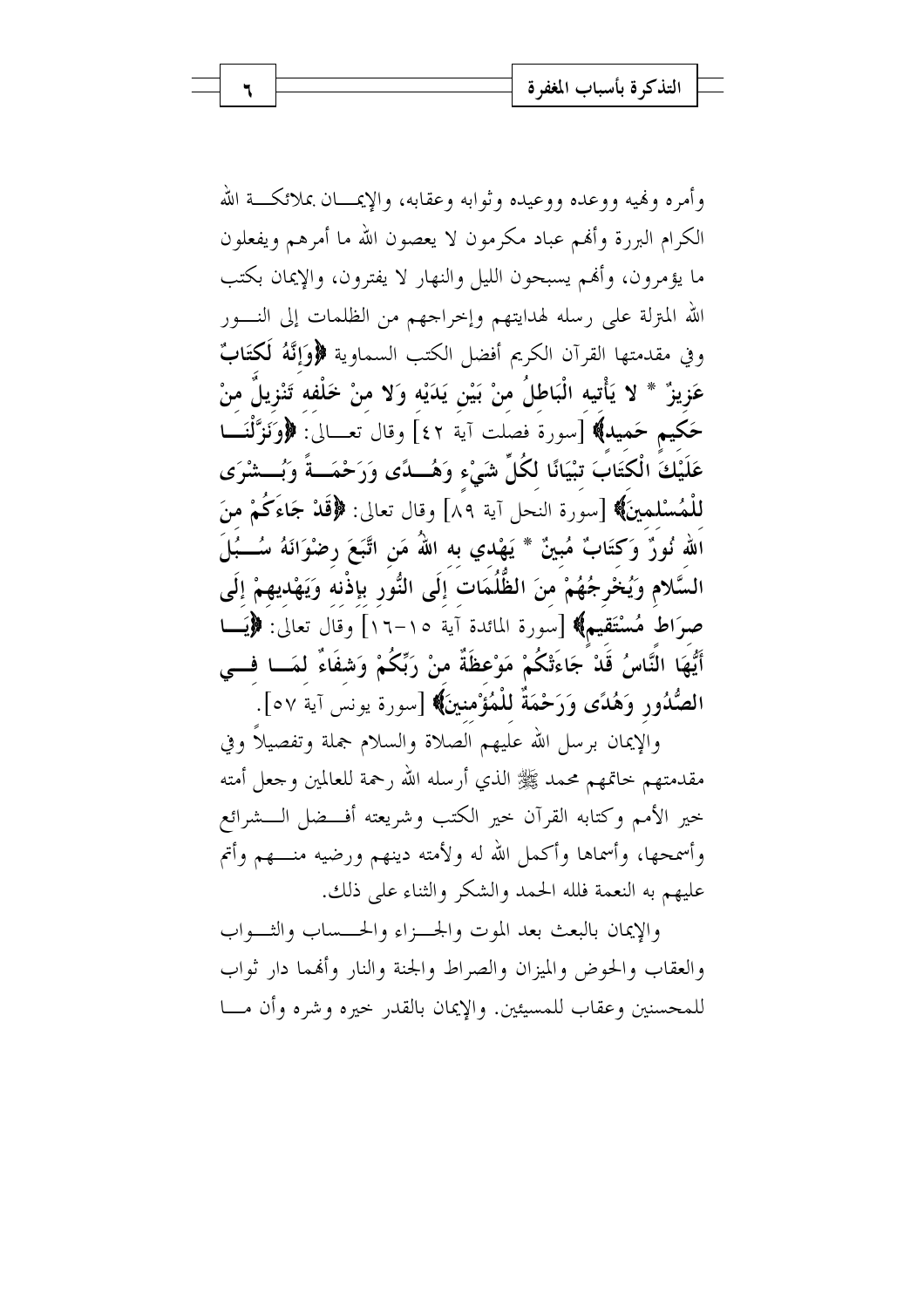شاء الله كان وما لم يشأ لم يكن وأن ما أصاب الإنسان لم يكـــن ليخطئه وما أخطأه لم يكن ليصيبه قال عليه الصلاة والسلام: "من أحب أن يزحزح عن النار ويدحل الجنة فلتأته منيته وهو يؤمن بالله واليوم الآخر وليأتي إلى الناس الذي يحب أن يؤتى إليه" رواه مسلم. ٣- ومن أعظم أسباب المغفرة: العمل الصالح ــ الخالص لله

الموافق لسنة رسول الله ﷺ من صلاة وصدقة وصوم وحج وتلاوة وقرآن وذكر لله ودعاء واستغفار وأمر بمعروف ولهي عسن منكسر وجهاد في سبيل الله بالأموال والأنفس وبر الوالدين وصلة الأرحام والإحسان إلى الجيران قال الله تعالى: ﴿إِنَّ الَّذِينَ آمَنُوا وَعَمِلُــوا الصَّالحَات لَهُمْ جَنَّاتُ النَّعيمِ \* خَالدينَ فيهَا وَعْدَ الله حَقَّـا وَهُوَ الْعَزِيزُ الْحَكِيمُ﴾ [سورة لقمان آية ٨–٩] وقال تعالى: ﴿إِنَّ الَّذِينَ آمَنُوا وَعَمِلُوا الصَّالحَاتِ كَانَتْ لَهُمْ جَنَّاتُ الْفِرْدَوْسِ نُزُلاً \* خَالدينَ فيهَا لا يَبْغُونَ عَنْهَا حوَلاً﴾ [سورة الكهف آيسة ١٠٨–١٠٨] وفي القرآن ما يزيد على خمـــسين آيـــة يقــــرن الله ب\فيها الإيمان بالعمل الصالح ويرتب عليهما سعادة الدنيا والآخرة والسلامة من شقاوة الدنيا والآخرة.

٤- والاستمرار على الإيمان الصادق والعمل الصالح والتوبسة النصوح مدى الحياة حتى الممات قال الله تعالى: ﴿وَاعْبُــــدْ رَبَّـــكَ حَتَّى يَأْتِيَكَ الْيَقِينُ﴾ [سورة الحجر آية ٩٩] أي حتى تموت وقال تعالى: ﴿إِنَّ الَّذِينَ قَالُوا رَبُّنَا اللَّهُ ثُمَّ اسْتَقَامُوا فَلا خَوْفٌ عَلَيْهِمْ وَلا هُمْ يَحْزَنُونَ \* أُولَئكَ أَصْحَابُ الْجَنَّة خَالدينَ فيهَا جَزَاءً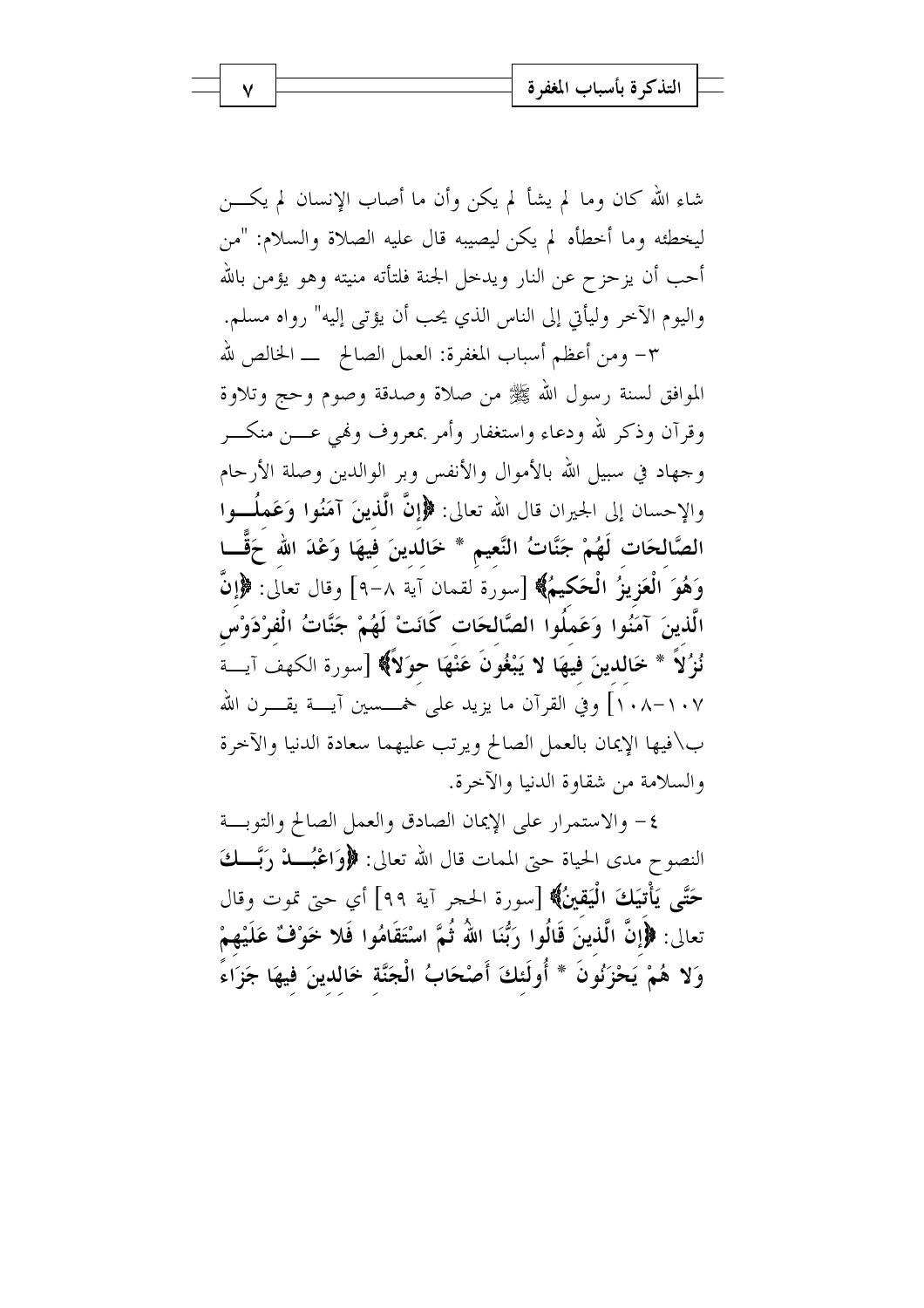بِمَا كَانُوا يَعْمَلُونَ﴾ [سورة الأحقاف آية ١٣-١٤]. وطلب رحل من النبي ﷺ وصية جامعة لأبواب الخير فقال: " يا رسول الله قل لي في الإسلام قولاً لا أسأل عنه أحداً غيرك. قال: قل آمنت بالله ثم استقم" وفي رواية: "قل ربي الله ثم اســـتقم" رواه مسلم.

والاستقامة هي لزوم طاعة الله تعالى وتـــشمل فعـــل جميــــع الواجبات وترك المحرمات قال ﷺ: "استقيموا ولن تحصوا واعلمــوا أن حير أعمالكم الصلاة ولا يحافظ على الوضوء إلا مسؤمن" رواه أحمد وغيره ورمز السيوطي لصحته.

فأسباب المغفرة كلها منحصرة في هذه الأســـباب الأربعـــة: الإيمان الصادق والعمل الصالح والتوبة النصوح والاستقامة علي ذلك فإن التوبة تحب ما قبلها والإيمان والإسلام يهسدم مسا قبلسه والعمل الصالح الذي هو الحسنات يذهب السيئات، وسلوك طرق الهداية من تعلَّم علم وتعليمه والدعوة إليه والعمل به والصبر عليه كلها مكفرات للذنوب وموجبات للمغفرة والرحمسة والرضيوان وذلك فضل الله يؤتيه من يشاء والله ذو الفضل العظيم```.

(١) انظر تفسير ابن سعدي ج٥ صفحة ٨٨ ط١.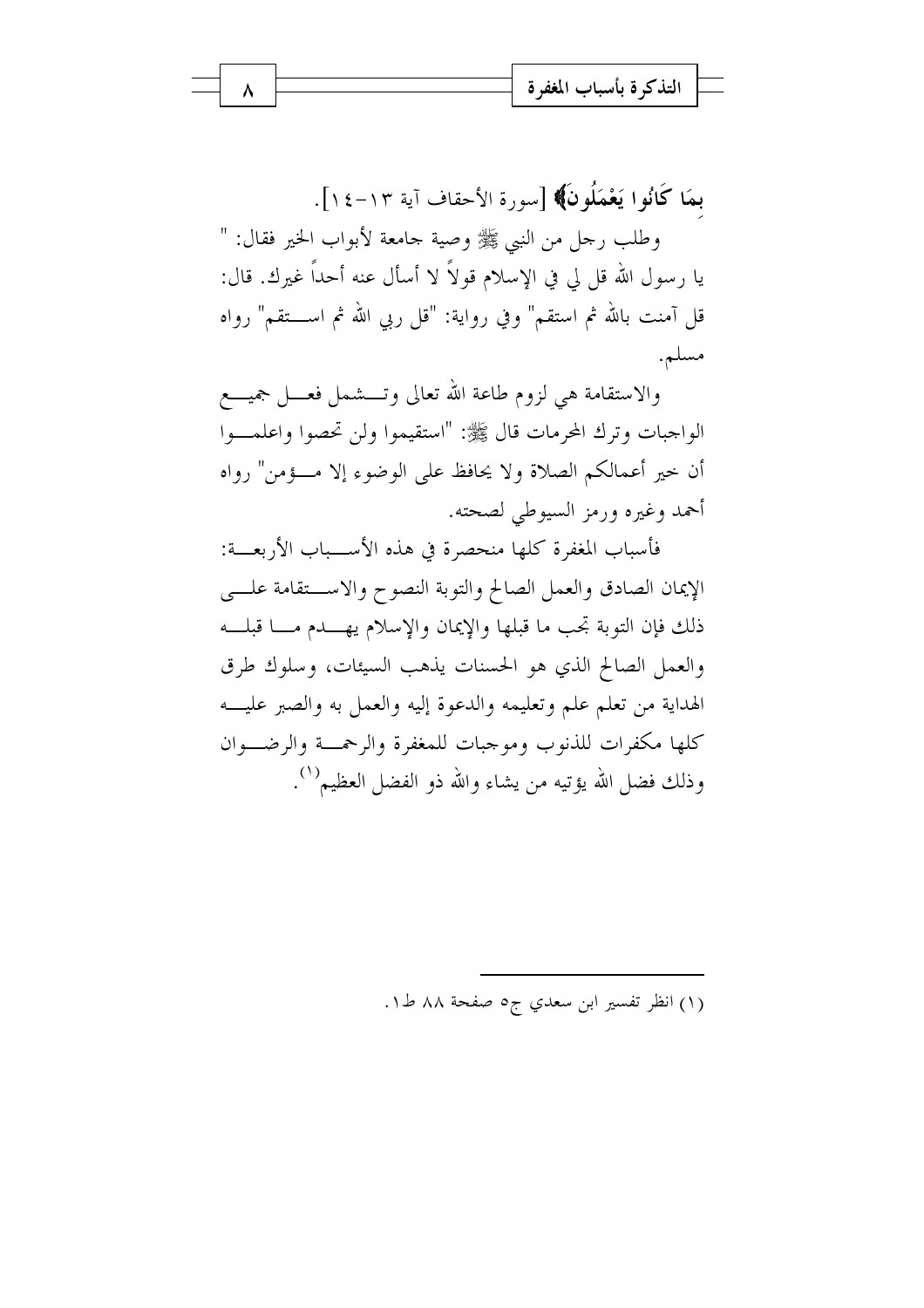أسباب العذاب قال الله تعالى: ﴿إِنَّا قَدْ أُوحِيَ إِلَيْنَا أَنَّ الْعَذَابَ عَلَى مَـــنْ كَذَّبَ وَتَوَلَّمِي﴾ [سورة طه آية ١٤–١٦] وقال تعالى في حق بعض الكفار ﴿فَلا صَدَّقَ وَلا صَلَّى \* وَلَكنْ كَذَّبَ وَتَوَلَّى﴾ [ســـورة القيامة آية ٣١-٣٢] فأسباب العذاب منحصرة في هذين الـــسببين وهما تكذيب القلب بخبر الله ورسوله وإعراض البدن عن طاعة الله ورسوله ﴿فَلْيَحْذَرِ الَّذِينَ يُخَالِفُونَ عَنْ أَمْرِهِ أَنْ تُصِيبَهُمْ فِتْنَةٌ أَوْ يُصيبَهُمْ عَذَابٌ أَلَيمٌ﴾ [سورة النور آية ٦٣].

اللهم إنا نسألك موجبات رحمتك وعزائم مغفرتك والعزيمـــة على الرشد والغنيمة من كل بر والسلامة من كل إثم والفوز بالجنة والنجاة من النار يا حي يا قيوم يا ذا الجلال والإكرام وصــــلى الله على محمد وعلى آله وصحبه وسلم.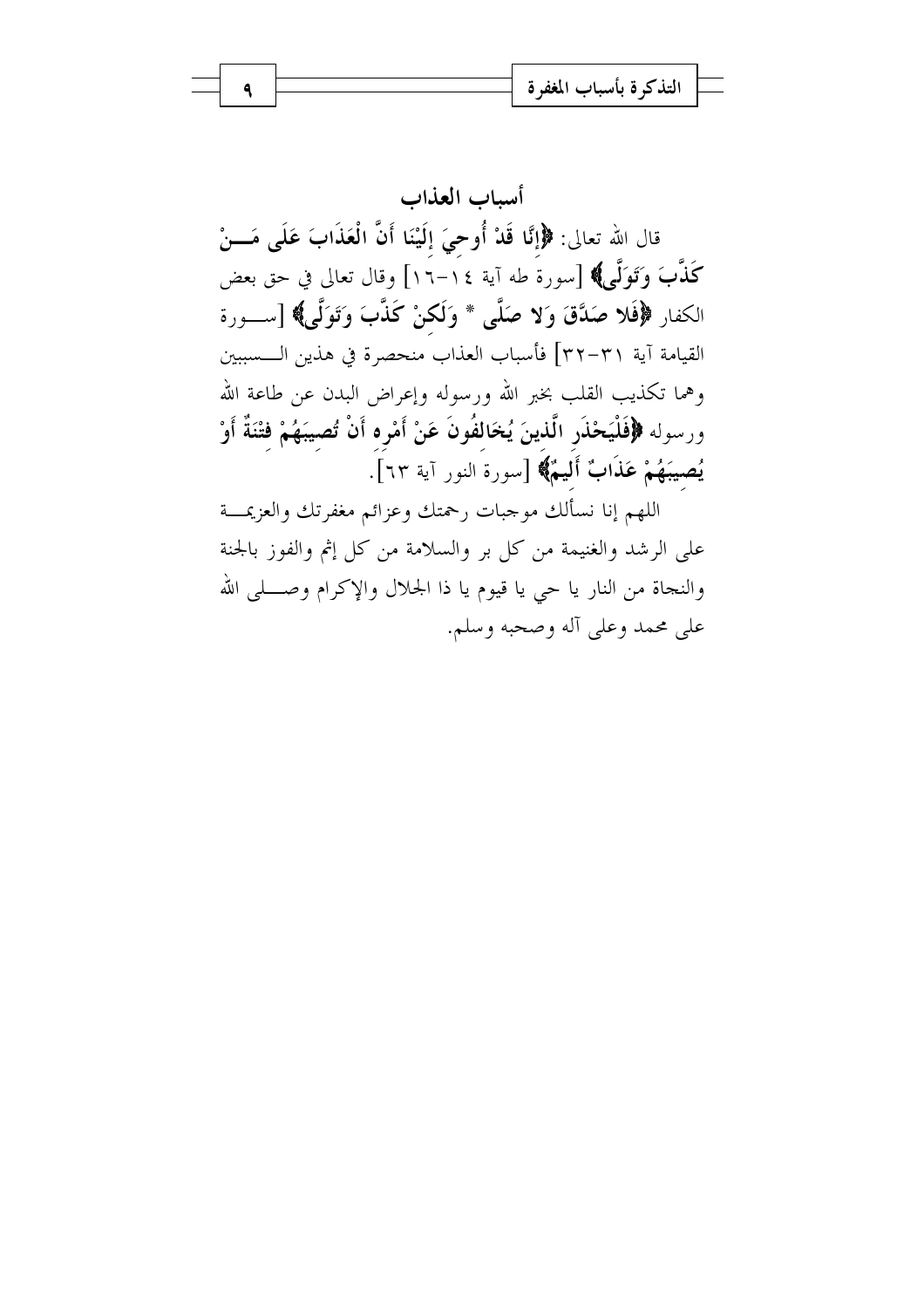|  |  | م - التد کر ۃ باسباب الم <i>عو</i> ہـ |  |
|--|--|---------------------------------------|--|
|  |  |                                       |  |
|  |  |                                       |  |

كثير من الجهال اعتمدوا على مغفرة الله ورحمتــه وكرمـــه فضيعوا أمره ونميه ونسوا أنه شديد العقاب وأنه لا يرد بأسه عـــن القوم المجرمين.

وأعظم الخلق غروراً من اغتر بالدنيا وعاجلها فآثرها علـــى الآخرة ورضى ها بديلاً من الآخرة وهذا من أعظم تلبيس الشيطان و تسو يله.

وينبغي أن يعلم أن من رجاء شيئاً استلزم رجاؤه ثلاثة أمور: أحدها: محبة ما يرجوه. الثاني: خوفه من فواته. الثالث: سعيه في تحصيله بحسب الامكان. وأما رجاء لا يقارنه شيء من ذلك فهو من باب الأماني<sup>(١)</sup>.

فحسن الظن بالله إنما يكون مع انعقاد أسباب النجاة كما قال تعالى: ﴿إِنَّ الَّذِينَ آمَنُوا وَالَّذِينَ هَاجَرُوا وَجَاهَدُوا في سَبِيلِ الله أُولَٰئكَ يَرْجُونَ رَحْمَةَ الله وَاللهُ غَفُورٌ رَحيمٌ﴾ [سورة البقرة آية ٢١٨] فانظر كيف قدموا أما الرجاء الإيمان والهجرة والجهساد في سبيل الله. وقال تعالى: ﴿إِنَّ رَحْمَةَ الله قَرِيبٌ منَ الْمُحْـــسنينَ﴾ [سورة الأعراف آية ٥٦] أي المحسنين في عبادة الله المحـــسنين إلى عباد الله و لم يقل إن رحمة الله قريب من العصاة والفسقة والملحدين وقال تعالى: ﴿وَرَحْمَتِي وَسعَتْ كُلَّ شَيْءٍ فَــسَأَكْتُبُهَا لِلَّـــٰذينَ

(١) انظر الجواب الكافي لابن القيم ص ٢٢-٤٠.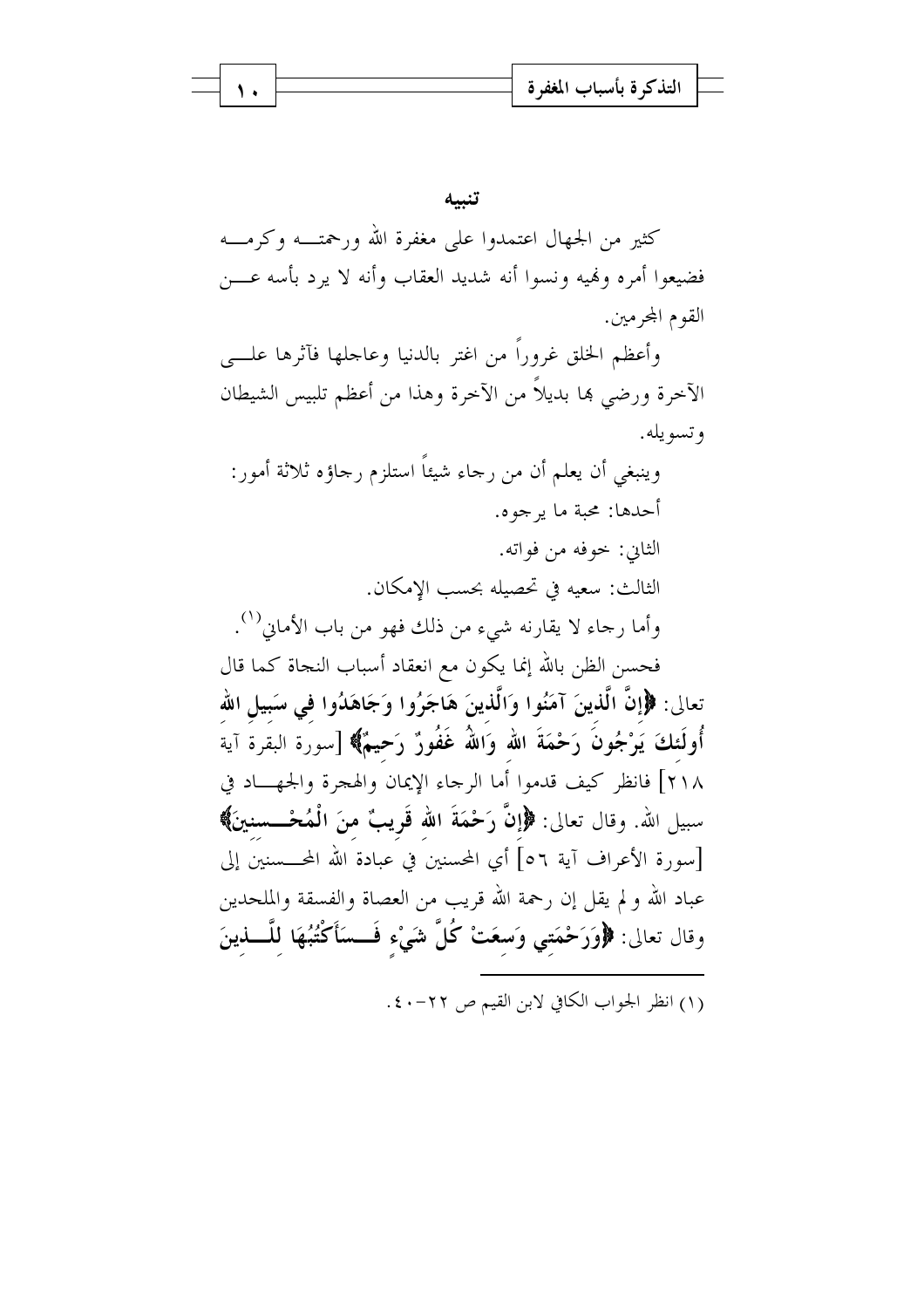يَتَّقُونَ وَيُؤْتُونَ الزَّكَاةَ وَالَّذينَ هُمْ بِآيَاتنَا يُؤْمنُــونَ \* الَّـــذينَ يَتَّبعُونَ الرَّسُولَ النَّبيَّ الأُمِّيُّ﴾ [سورة الأعراف آية ١٥٦–١٥٧] محمد ﷺ ـــ هم أهل رحمة الله. اللهم رحمتك نرجو فلا تكلنــــا إلى أنفسنا طرفة عين وأصلح لنا شأننا كله لا إله إلا أنت واغفر لنــــا وارحمنا إنك أنت الغفور الرحيم \_ وصلى الله وسلم على محمـــد وعلى آله وصحبه أجمعين.

۱۱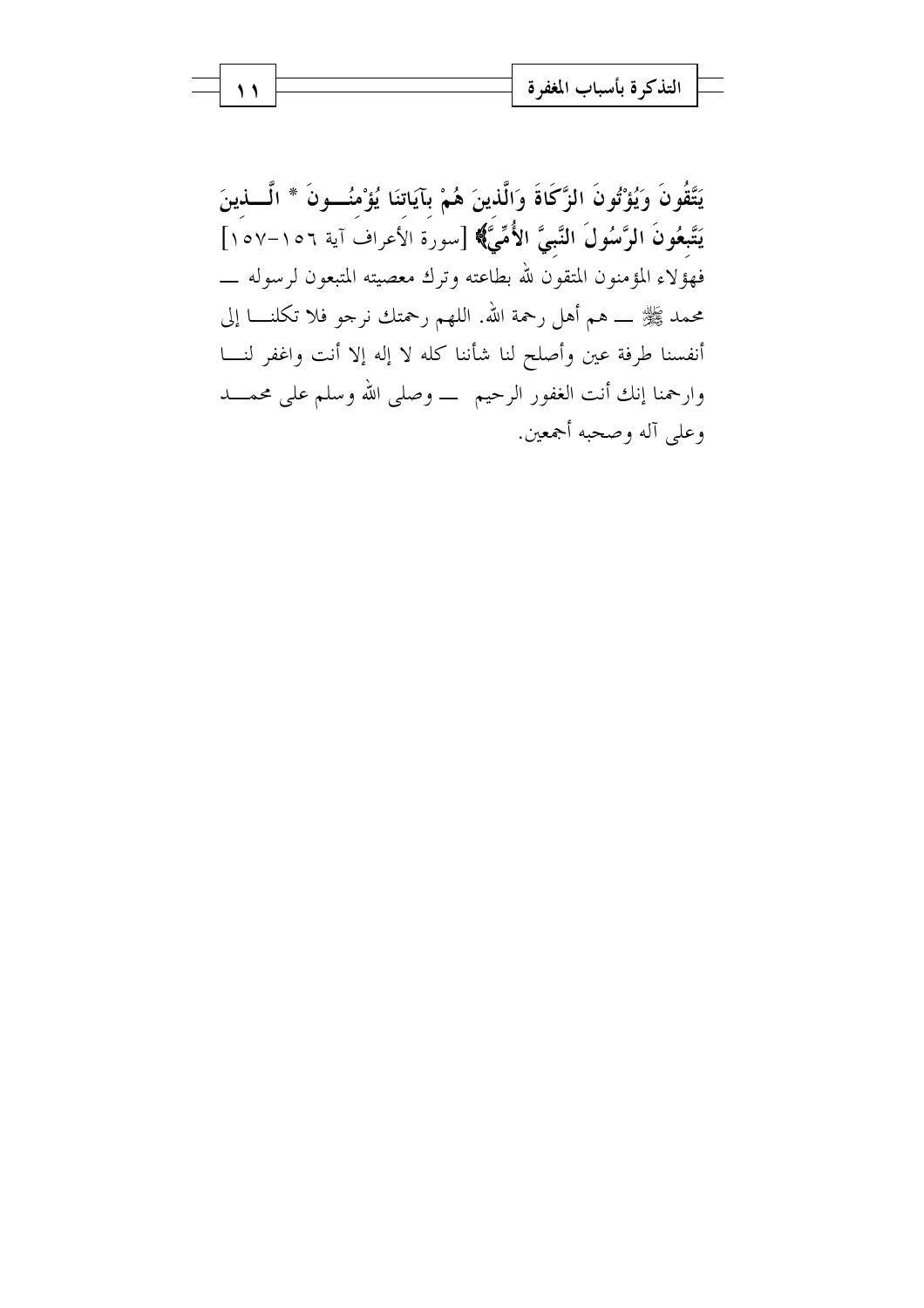٢ - من أسباب المغفر ة عن أنس رضي الله عنه قال: سمعت رسول الله ﷺ يقـــول: "قال الله تعالى: يا ابن آدم إنك ما دعوتني ورجوتني غفرت لـــك على ما كان منك ولا أبالي، يا ابن آدم لو بلغت ذنوبـــك عنــــان السماء ثم استغفرتني غفرت لك، يا ابن آدم إنك لو أتيتني بقـــراب الأرض خطايا ثم لقيتني لا تشرك بي شيئاً لأتيتك بقرابهــــا مغفــــرة" رواه الترمذي وقال: حديث حسن صحيح.

في هذا الحديث بشارة عظيمة، وحلم وكرم عظيم، ومــا لا يحصى من أنواع الفضل والإحسان والرأفة والرحمة والامتنان "قوله تعالى: يا ابن آدم إنك ما دعوتني ورجوتني غفرت لك على ما كان منك ولا أبالي، يا ابن آدم لو بلغت ذنوبــك عنـــان الـــسماء ثم استغفرتني غفرت لك" يعنى غفرت لك على عظم ذنوبك وكثـــرة خطاياك. وفي الصحيح عن النبي ﷺ قال: "إذا دعا أحدكم فليعظم الرغبة، فإن الله لا يتعاظمه شيء". وفي صحيح الحاكم عن حــــابر: "إن رحلاً حاء إلى النبي ﷺ وهو يقول: واذنوباه مرتين أو ثلاثـــا. فقال له النبي ﷺ: قل اللهم مغفرتك أوسع من ذنــوبي، ورحمتـــك أرجى عندي من عملي فقالها، ثم قال له عد فعاند، ثم قال له عـــد فعاد، فقال له قم قد غفر الله لك" وقد قال تعالى: ﴿وَالْمُسْلَمِينَ إِذَا فَعَلُوا فَاحشَةً أَوْ ظَلَمُوا أَنْفُــسَهُمْ ذَكَــرُوا اللهَ فَاسْــتَغْفَرُوا لذُنُو بِهِمْ وَمَنْ يَغْفِرُ الذُّنُوبَ إِلاّ اللهُ وَلَمْ يُصِرُّوا عَلَى مَا فَعَلُوا وَهُمْ يَعْلَمُونَ﴾ [سورة آل عمران، آية: ١٣٥] وقال عز وحـــل: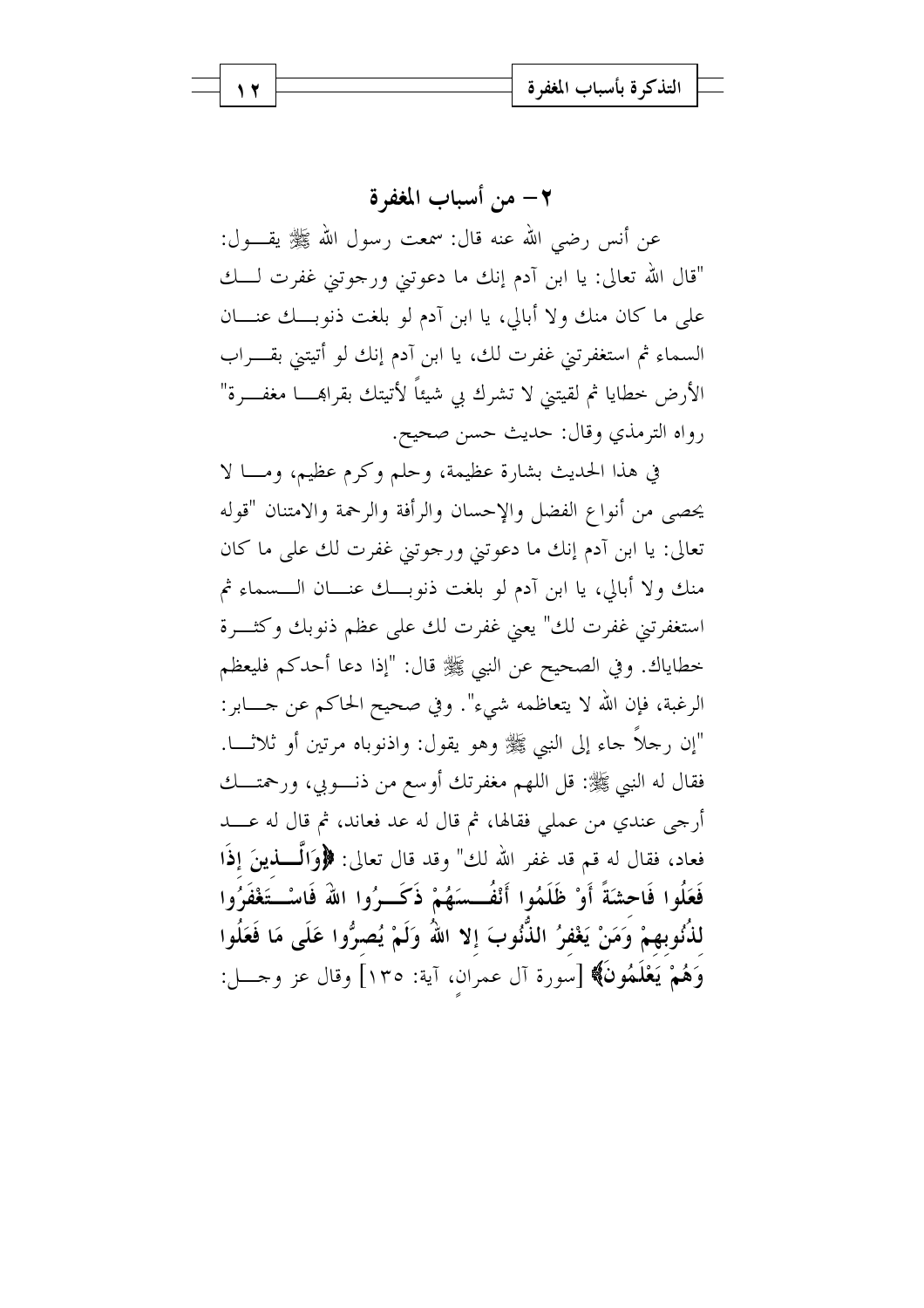﴿وَمَنْ يَعْمَلْ سُوءًا أَوْ يَظْلَمْ نَفْسَهُ ثُمَّ يَــسْتَغْفِرِ اللَّهَ يَجـــد اللَّهَ غَفُورًا رَحِيمًا﴾ [سورة النساء، آية:١١٠] وقال الحسن: أكثــروا من الاستغفار في بيوتكم وعلى موائدكم وفي طرقكم وفي أسواقكم وفي مجالسكم وأينما كنتم، فإنكم ما تدرون متى تنزل المغفرة. وعن أبي هريرة مرفوعاً. "بينما رحل مستلق إذ نظـــر إلى الــــسماء وإلى النجوم فقال: إين لأعلم أن لك رباً خالقاً اللهم اغفر لي فغفر لــــه" رواه ابن أبي الدنيا. وعن شداد بن أوس رضي الله عنه عن النبي ﷺ قال: "سيد الاستغفار أن يقول العبد: اللهم أنت ربي لا إله إلا أنت خلقتني وأنا عبدك، وأنا على عهدك ووعدك ما استطعت، أعـــوذ بك من شر ما صنعت، أبوء لك بنعمتك على، وأبوء بذنبي، فاغفر لى فإنه لا يغفر الذنوب إلا أنت" رواه البخاري. وعن ابن عمـــر رضي الله عنهما قال: "إن كنا لنعـــد لرســـول الله ﷺ في المجلـــس الواحد مائة مرة يقول: رب اغفر لي وتب على إنك أنت التـــواب الغفور" أخرجه الأربعة. وفي سنن أبي داود عن ابن عباس رضي الله عنهما عن النبي ﷺ قال: "من أكثر من الاستغفار جعل الله له مــــن كل هم فرجاً، ومن كل ضيق مخرجـــاً، ورزقــــه مــــن حيــــث لا يحتسب". قال قتادة: إن هذا القرآن يدلكم على دائكم ودوائكم، فأما داؤكم فالذنوب، وأما دواؤكم فالاستغفار. وفي الدعاء المأثور: "اللهم إني أسألك من حيرٍ ما تعلم، وأعوذ بك من شرٍ ما تعلـــم، وأستغفرك لما تعلم إنك أنت علام الغيوب". قال بعضهم: أستغف الله ممـــــا يــــــعلم الله - إن الشقى لمــــن لا يـــــــــوحم الله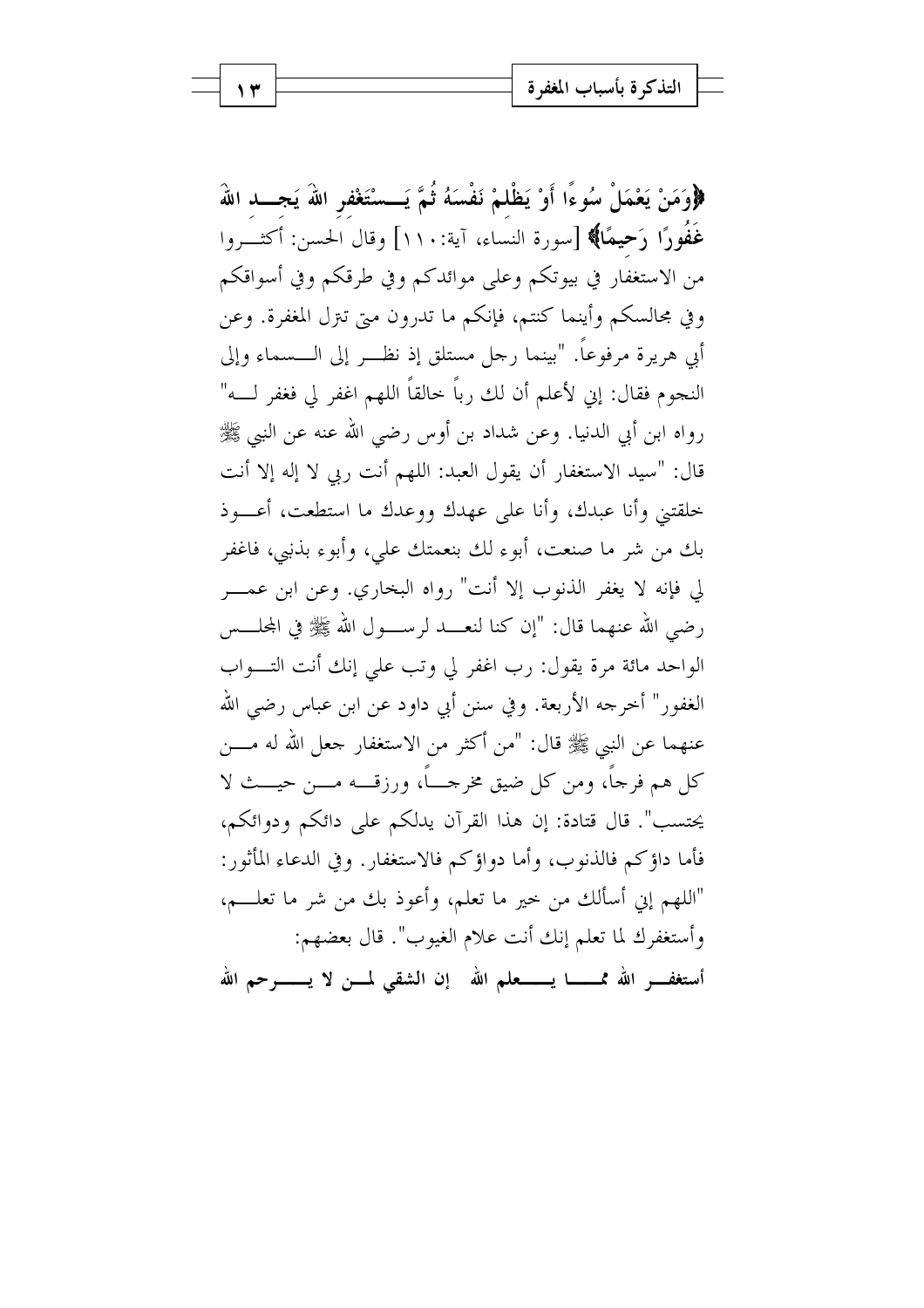ما أحلم الله عمـــــــــن لا يراقبـــــــــه كل مسيء ولكــــن يحلــــــــم الله فاستغفر الله مما كـــان مــــن زلــــل طوبى لمن كف عمــــا يكـــــره الله طوبی لمن حسنت منسه سـویرته گطوبی لمن ینتــهی عمــا فمــی الله

قوله تعالى: "يا ابن آدم إنك لو أتيتني بقراب الأرض خطايا، ثم لقيتني لا تشرك بي شيئاً، لأتيتك بقراها مغفرة" قــــراب: الأرض ملؤها أو ما يقارب ملأها. قال الله تعـــالى ﴿إِنَّ اللَّهَ لا يَغْفـــوُ أَنْ يُشْرَكَ بِهِ وَيَغْفِرُ مَا دُونَ ذَلِكَ لَمَنْ يَشَاءُ﴾ [سورة النساء، آيسة ١١٦،٤٨] وفي المسند عن شداد بن أوس وعبادة بسن السصامت رضي الله عنهما: "أن النبي ﷺ قال لأصحابه: ارفعوا أيديكم وقولوا لا إله إلا الله، فرفعنا أيدينا ساعة، ثم وضع رسول الله ﷺ يــــده ثم قال: الحمد لله اللهم بعثتني هذه الكلمة، وأمرتني ها، ووعدتني الجنة عليها، وإنك لا تخلف الميعاد، ثم قال أبشروا فإن الله قد غفر لكم". وقد تضمن حديث أنس المبدوء بذكره أن هـــذه الأســـباب

الثلاثة يحصل ها المغفرة:

أحدها: الدعاء مع الرجاء: فإن الدعاء مأمور به وموعود عليه بالإجابة كما قال تعالى: ﴿وَقَالَ رَبُّكُمُ ادْعُونِي أَسْتَجِبْ لَكُمْ﴾ [سورة غافر، آية: ٦٠] وفي السنن الأربعة عن النعمان بن بشير عن النبي ﷺ قال: "إن الدعاء هو العبادة" ثم تلا هذه الآية. وفي حديث آخر خرجه الطبراني مرفوعاً: "من أعطي الدعاء أعطي الإجابة لأن الله تعالى يقول ﴿ادْعُونِي أَسْتَجِبْ لَكُمْ﴾" وفي حديث آخر: "ما كان الله ليفتح على عبد باب الدعاء ويغلق عنه باب الإجابة" لكن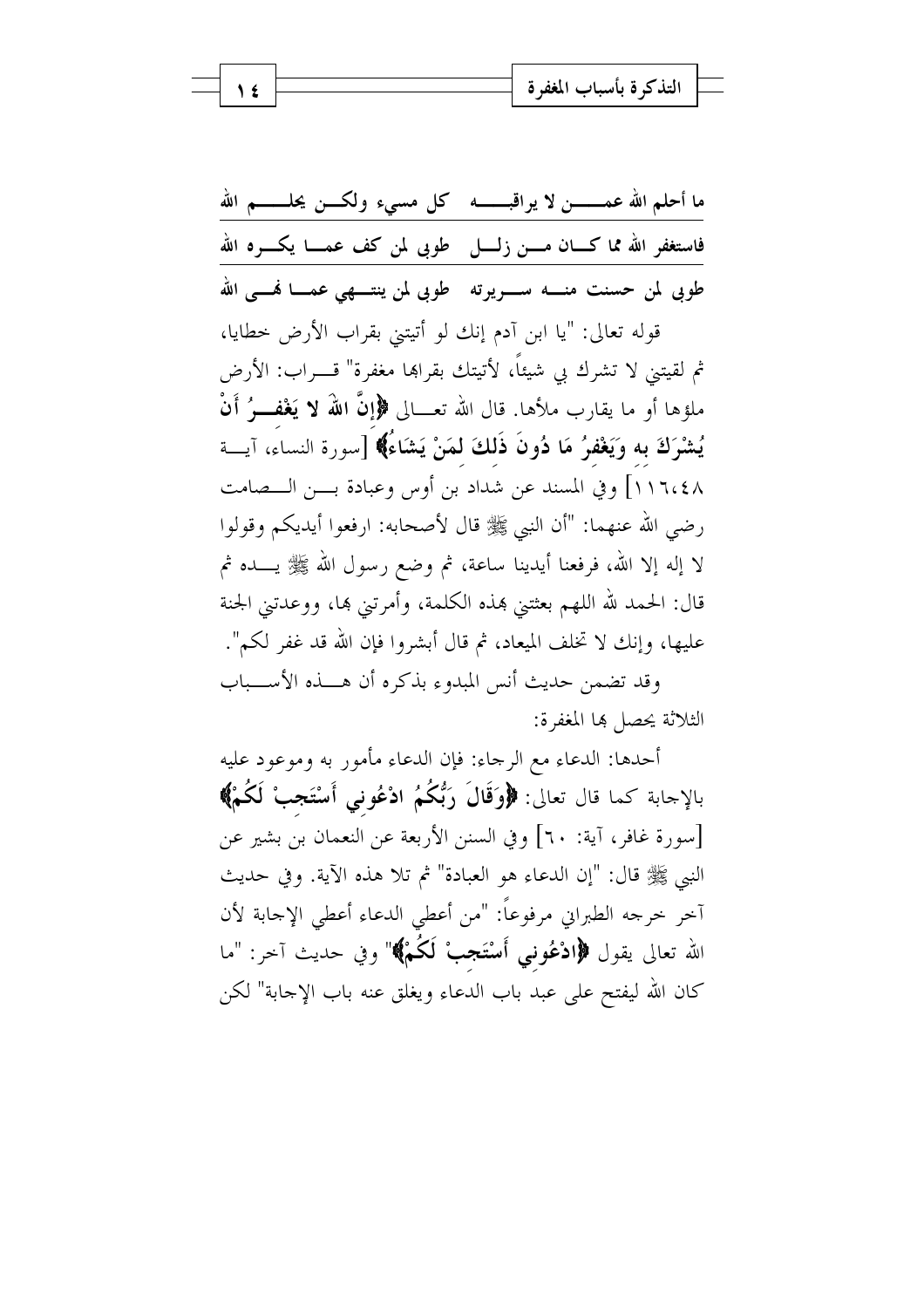الدعاء سبب مقتض للإجابة مع استكمال شرائطه وانتفاء موانعه. وقد تتخلف الإجابة لانتفاء بعض شروطه أو وجود بعض موانعسه وآدابه، ومن أعظم شرائطه حضور القلب ورحاء الإجابة مــــن الله تعالى كما خرجه الترمذي من حديث أبي هريرة عــــن الــــنبي ﷺ قال"ادعوا الله وأنتم موقنون بالإحابة وإن الله تعالى لا يقبل دعـــاء قلب غافل لاه"، وفي المسند عن عبد الله بن عمرو عــــن الــــنبي ﷺ قال: "إن هذه القلوب أوعية فبعضها أوعى من بعض، فإذا ســـألتم الله فاسألوه وأنتم موقنون بالإحابة، فإن الله لا يستجيب لعبد دعاء من ظهر قلب غافل". ولهذا لهي العبد أن يقول في دعائــــه: اللــــهم اغفر لي إن شئت. ولكن ليعزم المسألة فإن الله لا مكره له، ولهي أن يستعجل ويترك الدعاء لاستبطاء الإجابة وجعل ذلك من موانسع الإجابة حتى يقطع العبد رجاءه من إجابة دعائه ولو طالت المدة فإنه سبحانه يحب الملحين في الدعاء مادام العبد يلح في الدعاء ويطمع في الإجابة من غير قطع الرجاء فهو قريب من الإجابة.

السبب الثاني للمغفرة الاستغفار ولو عظمت الذنوب وبلغت الكثرة عنان السماء وهو السحاب، وقيل ما انتهى إليه البصر منها، وفي الرواية الأخرى "لو أخطأتم حتى بلغت خطاياكم ما بين السماء والأرض ثم استغفرتم الله لغفر لكم" والاستغفار: طلـــب المغفـــرة، والمغفرة هي وقاية شر الذنوب مع سترها، وقد كثر في القرآن ذكر الاستغفار، فتارة يؤمر به كقوله تعالى: ﴿وَاسْــتَغْفَعْرُوا اللَّهَ إِنَّ اللَّهَ غَفُورٌ رَحِيمٌ﴾ [سورة المزمل، آية: ٢٠] وقوله: ﴿وَأَنِ اسْتَغْفِرُوا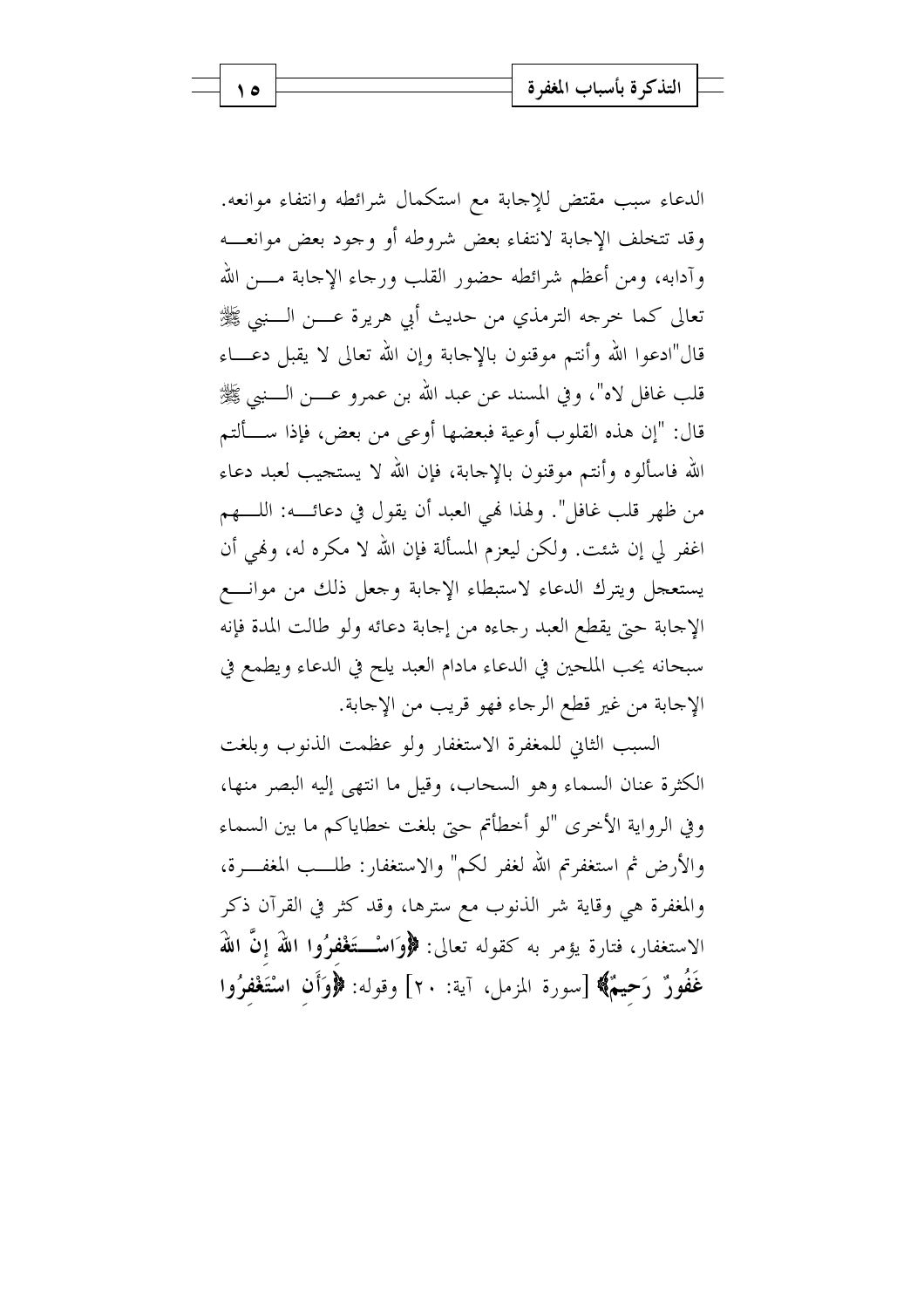رَبَّكُمْ ثُمَّ تُوبُوا﴾ [سورة هود، آية: ٣] وتارة يمدح أهله كقولـــه تعالى: ﴿وَالْمُسْتَغْفِرِينَ بِالأَسْحَارِ﴾ [سورة آل عمران، آية: ١٧] وقوله تعالى: ﴿وَالَّذِينَ إِذَا فَعَلُوا فَاحِشَةً أَوْ ظَلَمُــوا أَنْفُــسَهُمْ ذَكَرُوا اللَّهَ فَاسْتَغْفَرُوا لذُنُوبِهِمْ وَمَنْ يَغْفِرُ الْـــذّْنُوبَ إِلاّ اللَّهُ﴾ [سورة آل عمران، آية: ١٣٥] وتارة يــــذكر أن الله يغفـــر لمــــن استغفره كقوله تعالى: ﴿وَمَنْ يَعْمَلْ سُوءًا أَوْ يَظْلَمْ نَفْــسَهُ ثُـــمَّ يَسْتَغْفِرِ اللَّهَ يَجِدِ اللَّهَ غَفُورًا رَحِيمًا﴾ [سورة النساء، آية: ١١٠] وكثيراً ما يقرن الاستغفار بذكر التوبة، فيكون الاستغفار حينئــــذ عبارة عن طلب المغفرة باللسان، والتوبة عبارة عن الإقــــلاع مــــن الذنوب بالقلوب والجوارح. وتارة يفرد الاستغفار ويرتــب عليـــه المغفرة كما ذكر في هذا الحديث وما أشبهه، فقد قيل إنه أريد بـــه الاستغفار المقترن بالتوبة، وقيل إن نصوص الاستغفار كلها المفردة. مطلقة تقيد بما ذكر في آية آل عمران من عدم الإصرار، فـــإن الله وعد فيها بالمغفرة لمن استغفره من ذنوبه ولم يصر على فعله فتحمل النصوص المطلقة في الاستغفار كلها على هذا المقيد، ومجرد قسول القائل اللهم اغفر لي طلب منه للمغفرة ودعائها فيكسون حكمسه حكم سائر الدعاء فإن شاء الله أجابه وغفر لـــصاحبه لاســـيما إذا حرج عن قلب منكسر بالذنوب أو صادف ساعة مـــن ســـاعات الإجابة كالأسحار وأدبار الصلوات.

السبب الثالث: من أسباب المغفرة التوحيد وهـو الــسبب الأعظم، فمن فقده فقد المغفرة ومن جاء به فقد أتى بأعظم أسباب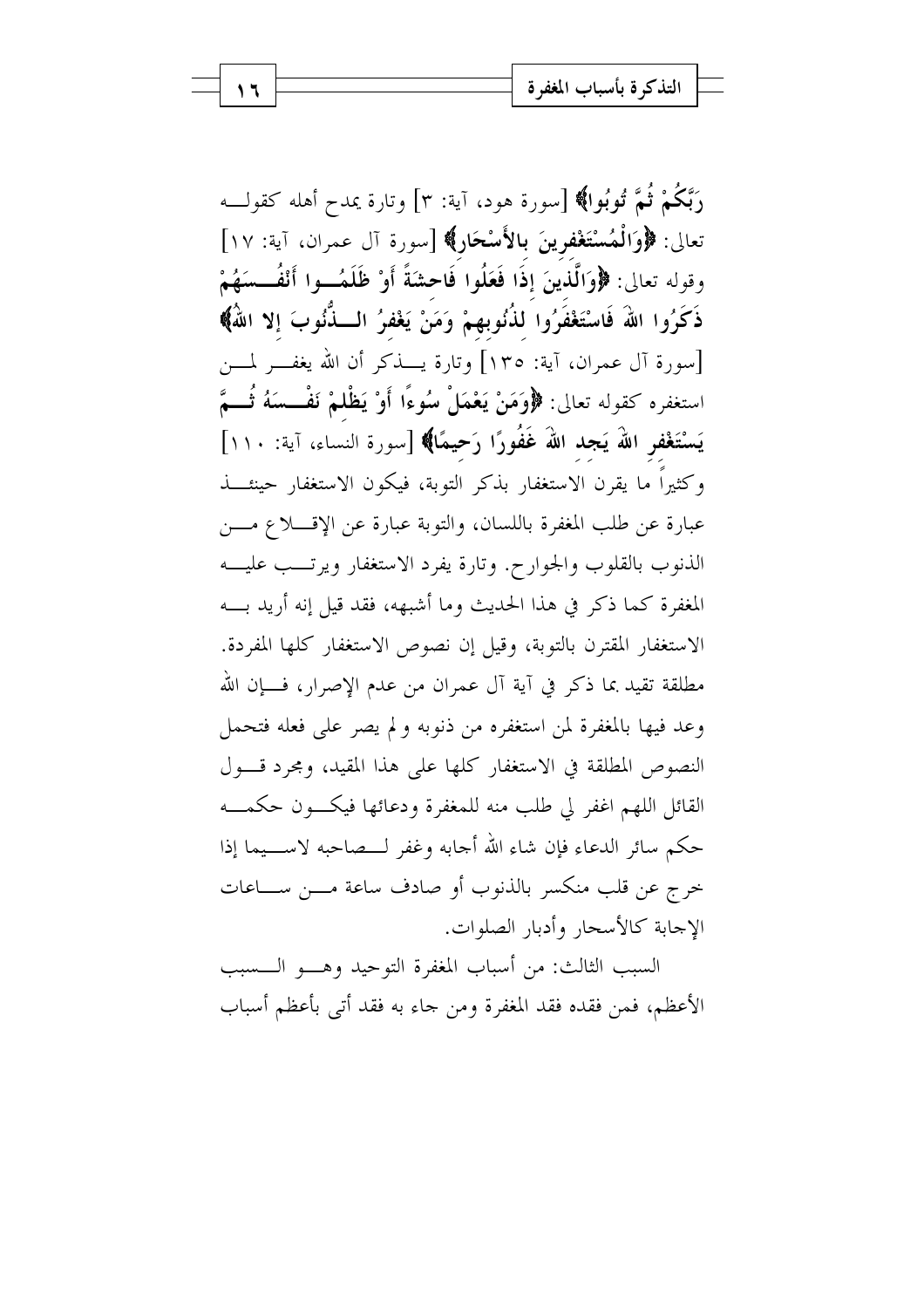المغفرة، قال الله تعالى: ﴿إِنَّ اللَّهَ لا يَغْفِرُ أَنْ يُشْرَكَ بِهِ وَيَغْفِرُ مَـــا دُونَ ذَلكَ لمَنْ يَشَاءُ﴾ [سورة النساء، آية ٤٨ و١١٦] فمَن جاء مع التوحيد بقراب الأرض، وهو ملؤها أو ما يقارب ملأها حطايا لقيه الله بقراهما مغفرة، لكن هذا مع مشيئة الله عز وجل، فإن شاء غفر له وإن شاء أحذه بذنوبه ثم كان عاقبته أن لا يخلد في النار بل يخرج منها ثم يدحل الجنة<sup>(١)</sup>.

(١) انظر جامع العلوم والحكم لابن رحب ص٢٤١.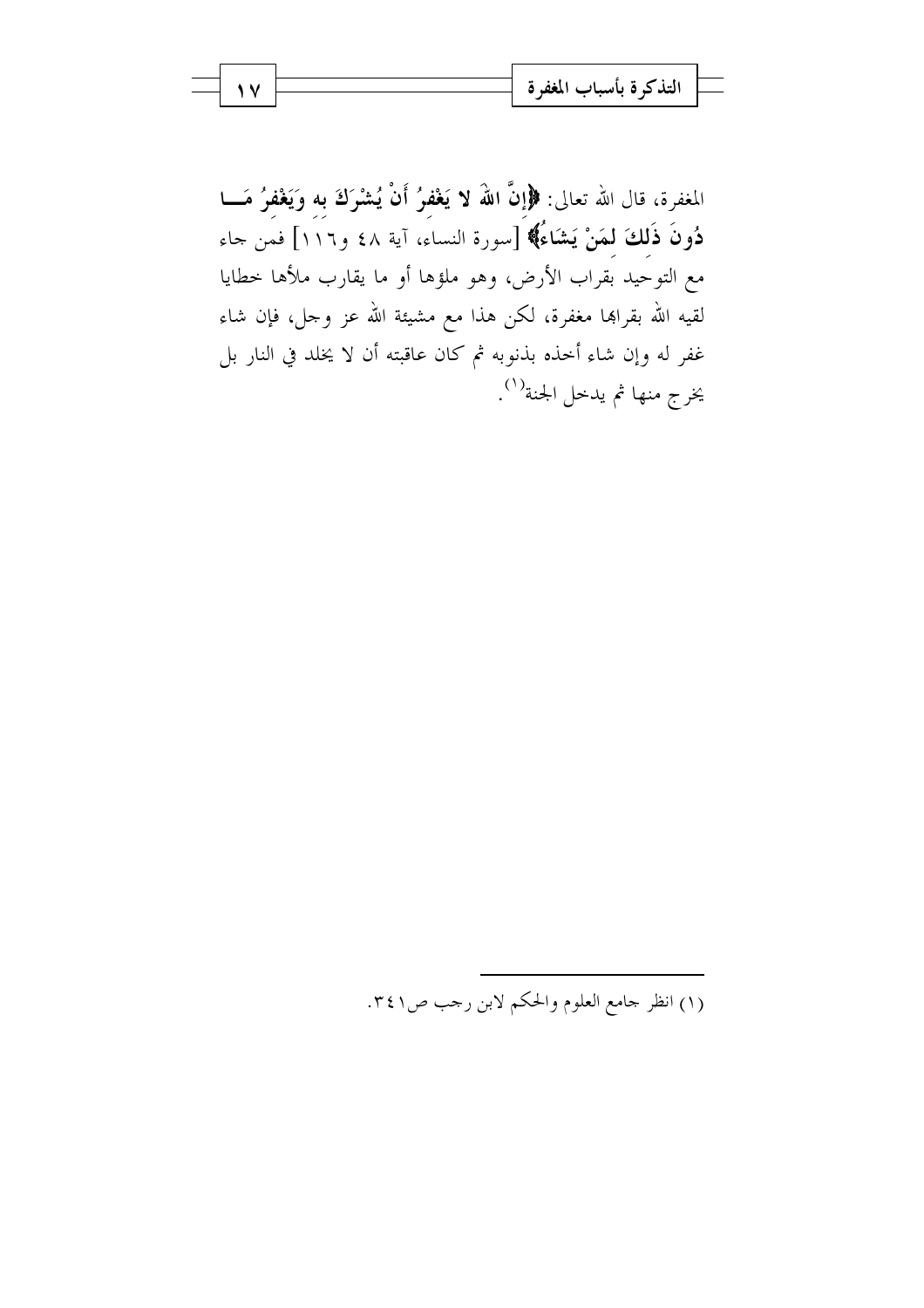٣- الأسباب التي تزول ها عقوبات الذنوب قال شيخ الإسلام ابن تيمية رحمه الله تعالى: قد دلت نصوص الكتاب والسنة على أن عقوبة السذنوب تزول عن العبد بنحو عشرة أسباب:

١ – أحدها: التوبة: وهذا متفق عليه بين المسلمين قال تعالى: ﴿قُلْ يَا عبَاديَ الَّذينَ أَسْرَفُوا عَلَى أَنْفُسهمْ لا تَقْنَطُــوا مـــنْ رَحْمَة اللهُ إِنَّ اللهَ يَغْفِرُ الذُّنُوبَ جَميعًا إِنَّهُ هُوَ الْغَفُورُ الرَّحْيمُ﴾ [سورة الزَّمَر آية ٥٣] وقال تعالى: ﴿أَلَمْ يَعْلَمُوا أَنَّ اللهُ هُوَ يَقْبَلُ التَّوْبَةَ عَنْ عبَاده وَيَأْخُذُ الــصَّدَقَات وَأَنَّ اللهَ هُـــوَ التَّـــوَّابُ الرَّحيمُ﴾ [سورةُ التوبة آية ١٠٤] وقالُ تعالى: ﴿وَهُوَ الَّذِي يَقْبَلُ التَّوْبَةَ عَنْ عبَاده وَيَعْفُو عَنِ السَّيِّئَات وَيَعْلَمُ مَــا تَفْعَلُـــونَ﴾ [سورة الشورى آية ٢٥] وأمثال ذلك...

٢- السبب الثاني الاستغفار: كما جاء في الصحيحين عــــن النبي ﷺ أنه قال: "أذنب عبد ذنباً فقال: أي رِب أذنبت ذنباً فاغفر لى فقال: أعلم عبدي أن له ربا يغفر الذنب ويأخذ به قد غفـــرت لعبدي، ثم أذنب ذنباً فقال: أي رب أذنبت ذنباً آخر فــاغفر لي، فقال , به: أعلم عبدي أن له , باً يغفر الذنب ويأخذ به، قد غفرت لعبدي فليعمل ما شاء قال ذلك في الثالثة أو في الرابعة" وفي صحيح مسلم عنه أنه قال: "لو لم تذنبوا لذهب الله بكم ولجاء بقوم يذنبون فيستغفرون الله فيغفر لهم" .<br>فيستغفرون الله فيغفر لهم" .

(\*) وقال تعالى ﴿وَمَنْ يَعْمَلْ سُوءًا أَوْ يَظْلَمْ نَفْسَهُ ثُمَّ يَسْتَغْفر اللّهَ يَجد اللَّهَ غَفُورًا رَحيمًا﴾ النساء آية ١١٠.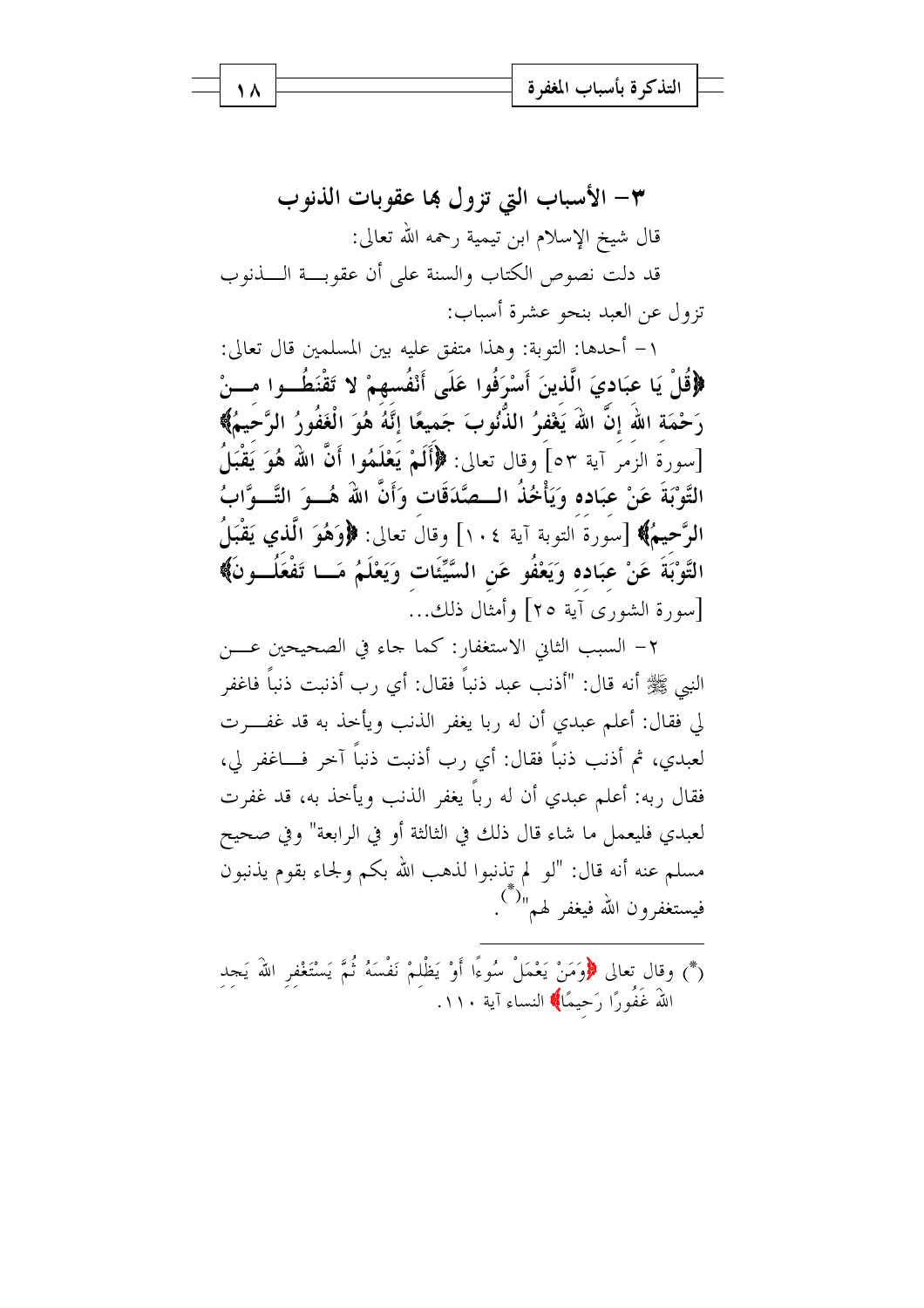٣- السبب الثالث: الحسنات الماحية كما قال تعالى: ﴿وَأَقِم الصَّلاةَ طَرَفَى النَّهَارِ وَزُلَفًا منَ اللَّيْلِ إنَّ الْحَسَنَاتِ يُسِذْهِبْنَ السَّيِّئَات ذَلكَ ذِكْرَى للذَّاكرِينَ﴾ [سورة هـــود آيـــة ١١٤]، وقال ﷺ: "الصلوات الخمس والجمعة إلى الجمعـــة ورمـــضان إلى رمضان مكفرات لما بينهن إذا احتنبت الكبائر"<sup>(١)</sup> وقال: "من صام رمضان إيماناً واحتساباً غفر له ما تقدم من ذنبه"<sup>(٢)</sup> وقال: "من قام ليلة القدر إيماناً واحتساباً غفر له ما تقدم من ذنبه"<sup>(٣)</sup> وقال: "مـــــن حج هذا البيت فلم يرفث ولم يفسق رحع من ذنوبه كيوم ولدتـــه أمه"<sup>(٤)</sup> وقال: "فتنة الرجل في أهله وماله وولده تكفرها الـــصلاة والصيام والصدقة والأمر بالمعروف والنهي عن المنكــر"<sup>(٥)</sup> وهـــذه الأحاديث وأمثالها في الصحاح وقال: "الصدقة تطفئ الخطيئة كما يطفئ الماء النار"<sup>(٦)</sup> "والحسد يأكل الحسنات كما تأكــل النـــار  $\mathcal{L}^{(V)}$ الحطب"

٤ – السبب الرابع الدافع للعقاب: دعاء المؤمنين للمؤمن مثل صلاقمم على جنازته فعن عائشة وأنس بن مالك عن النبي ﷺ أنــــه

> (١) رواه أحمد ومسلم والترمذي بإسناد صحيح. (٢) رواه أحمد والبخاري ومسلم. (۳) رواه البخاري ومسلم. (٤) متفق عليه. (٥) متفق عليه. (٦) رواه الترمذي وقال: حديث حسن صحيح. (٧) رواه ابن ماجه عن أنس ورمز السيوطي لحسنه.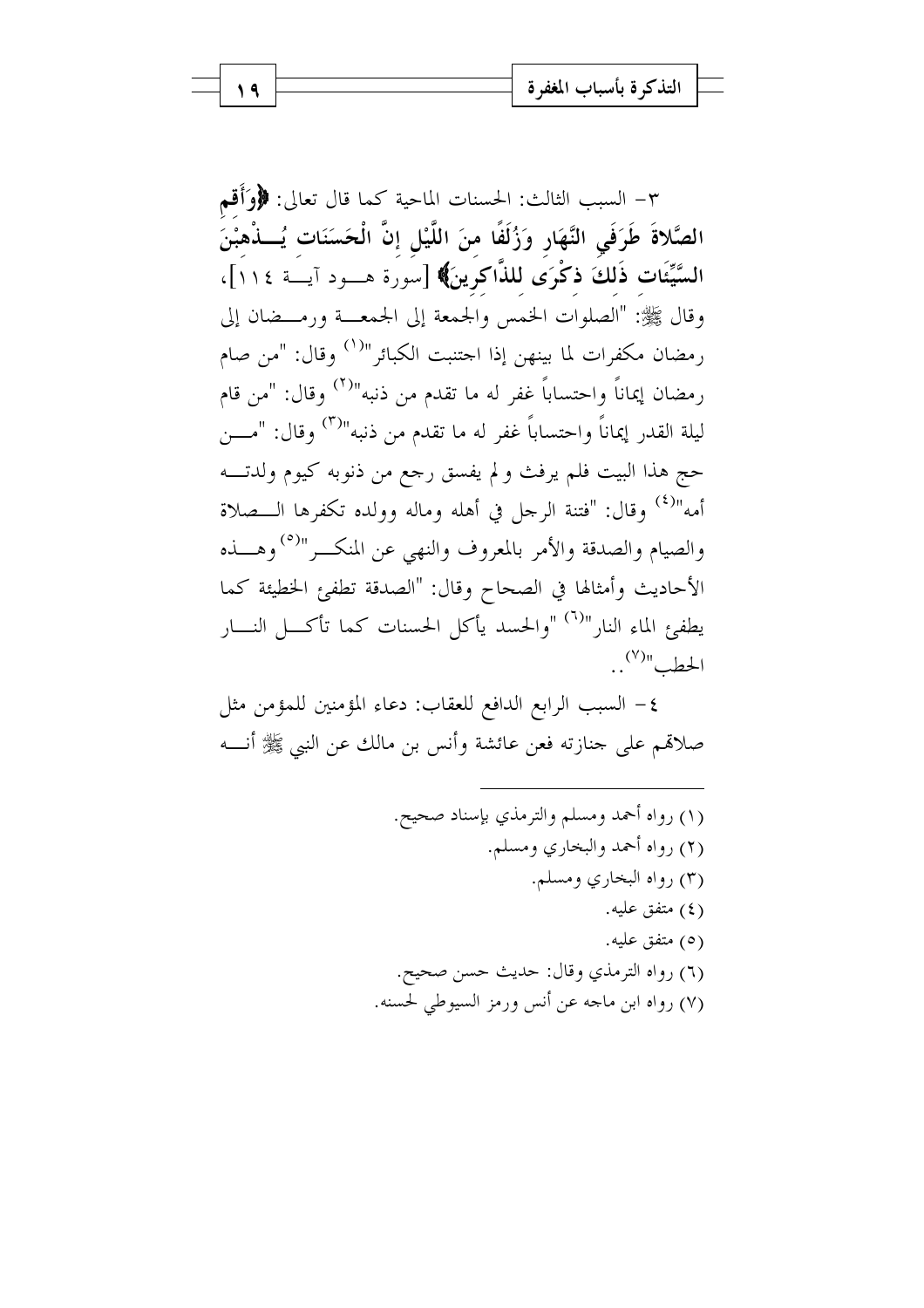قال: "ما من ميت يصلى عليه أمة من المسلمين يبلغون مائة كلــــهم يشفعون إلا شفعوا فيه" وعن ابن عباس قال سمعت رســــول الله ﷺ يقول: "ما من رجل مسلم يموت فيقوم على جنازته أربعون رجلا لا يشركون بالله شيئا إلا شفعهم الله فيه" رواهما مسلم وهذا دعاء له بعد الموت فلا يجوز أن تحمل المغفرة على المؤمن التقـــي الــــذي اجتنب الكبائر وكفرت عنه الصغائر فإن ذلك مغفور له فعلـــم أن هذا الدعاء من أسباب المغفرة للمبت..

السبب الخامس:

٥– ما يعمل للميت من أعمال البر كالصدقة ونحوها فإن هذا ينتفع به بنصوص السنة الصحيحة الصريحة واتفاق الأئمة وكذلك العتق والحج بل قد ثبت عنه في الصحيحين أنه قال: "مــــن مــــات وعليه صيام صام عنه وليه" وثبت مثل ذلك في الصحيح في صـــوم النذر من وجوه أخرى، ولا يجوز أن يعارض هذا بقولـــه تعــــالى: ﴿وَأَنْ لَيْسَ لِلإِنْسَانِ إِلا مَا سَعَى﴾ (`` لوحهين: أحدهما: أنه قـــد ثبت بالنصوص المتواترة وإجماع سلف الأمة أن المؤمن ينتفع بما ليس من سعيه كدعاء الملائكة واستغفارهم لــه، ودعــاء المــؤمنين واستغفارهم، وكدعاء المصلين للميت ولمن زاروا قبره من المؤمنين..

الثاني: أن الآية ليست في ظاهرها إلا أنه ليس له إلا ســـعيه وهذا حق فإنه لا يملك ولا يستحق إلا سعى نفسه، وأما سعى غيره فلا يملكه ولا يستحقه لكن هذا لا يمنع أن ينفعه الله ويرحمه به كما

(١) سورة النجم آية ٣٩.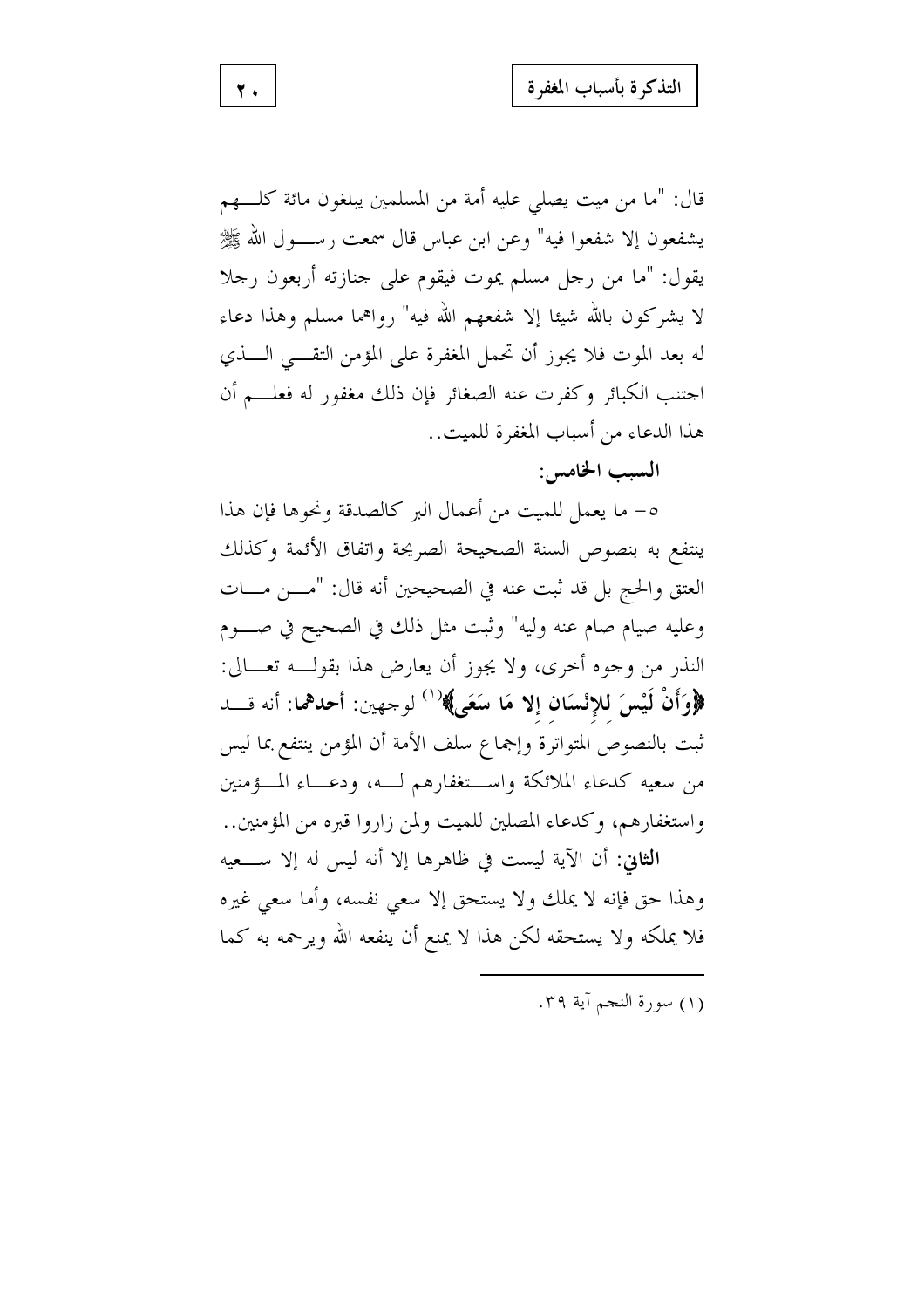أنه دائما يرحم عباده بأسباب حارجة عن مقدورهم. وهو سبحانه بحكمته ورحمته يرحم العباد بأسباب يفعلها العباد ليثبت أولئك علمى تلك الأسباب فيرحم الجميع كما في الحديث الصحيح عنه ﷺ أنه قال: "ما من رجل يدعو لأخيه بدعوة إلا وكل الله به ملكًا كلمـــا دعا لأخيه قال الملك الموكل به آمين ولك بمثل"<sup>(١)</sup> وكما ثبت عنه ﷺ في الصحيح أنه قال: "من صلى على جنازة فله قيراط ومن تبعها حتى تدفن فله قيراطان أصغرهما مثل أحد"<sup>(٢)</sup> فهو قد يرحم المصلى على الميت بدعائه له ويرحم الميت أيضاً بدعاء هذا الحي له..

٦– السبب السادس: شفاعة النبي ﷺ وغيره في أهل الذنوب يوم القيامة كما قد تواتر عنه أحاديث الشفاعة مثــــل قولـــــه ﷺ في الحديث الصحيح: "شفاعتي لأهل الكبائر من أميّ "<sup>(٣)</sup> وقولــــه ﷺ "خيرت بين أن يدخل نصف أمتي الجنة وبين الـــشفاعة فـــاخترت الشفاعة"<sup>(٤)</sup> لألها أعم وأكثر أترولها للمتقين؟ لا، ولكنها للمذنبين المتلوثين الخاطئين".

(۱) رواه مسلم. (٢) رواه البخاري. (٣) رواه أحمد وأبو داود وابن حبان والحاكم. (٤) رواه أحمد في مسنده عن أبي موسى بلفظ: «أتاني آت من ربي فخيرين في أن يدخل نصف أمتي الجنة وبين الشفاعة فاحترت الشفاعة وهي لمن مات لا يشرك بالله شيئاً» قال الهيثمي: ورجال أحمد ثقات وقال المنذري رواه الطيراني بأسانيد أحدها جيد وابن حبان في صحيحه بنحو ه.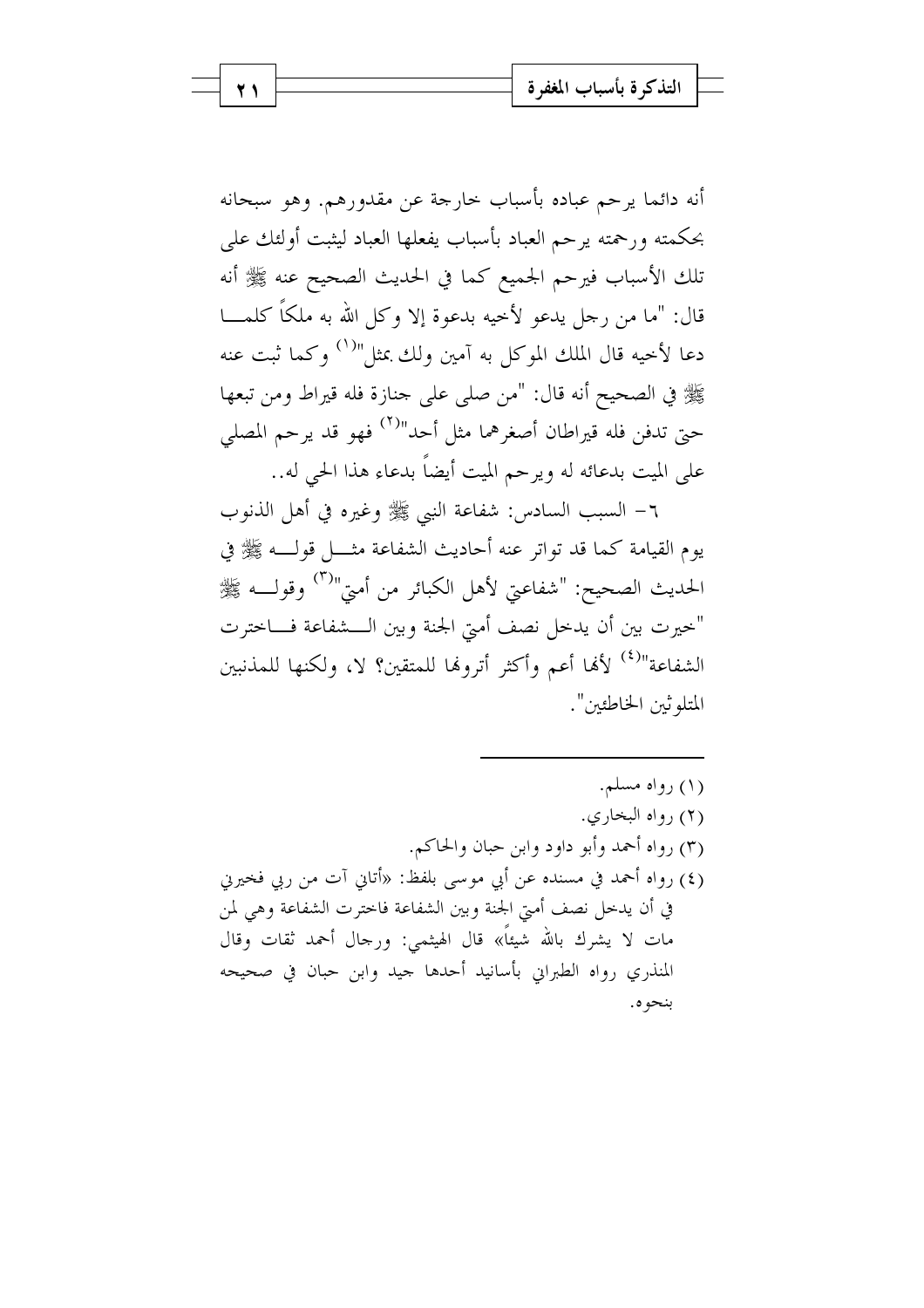$$
\longrightarrow
$$
 14

٧- السبب السابع: المصائب التي يكفر الله بهــــا الخطايــــا في الدنيا: كما في الصحيحين عنه ﷺ أنه قال: "ما يصيب المؤمن مــــن وصب ولا نصب ولا هم ولا حزن ولا غم ولا أذى حتى الشوكة يشاكها إلا كفر الله بما من خطاياه".

٨– السبب الثامن: ما يحصل في القبر من الفتنـــة والـــضغطة والروعة فإن هذا مما يكفر به الخطايا.

٩- السبب التاسع: أهوال يوم القيامة وكرهما وشدائدها.. ١٠– السبب العاشر: رحمة الله وعفوه ومغفرته بلا سبب من العباد(\*).

(\*) من مجموع فتاوى شيخ الإسلام ابن تيمية ج٧ ص٤٨٧-٥٠١ باختصار .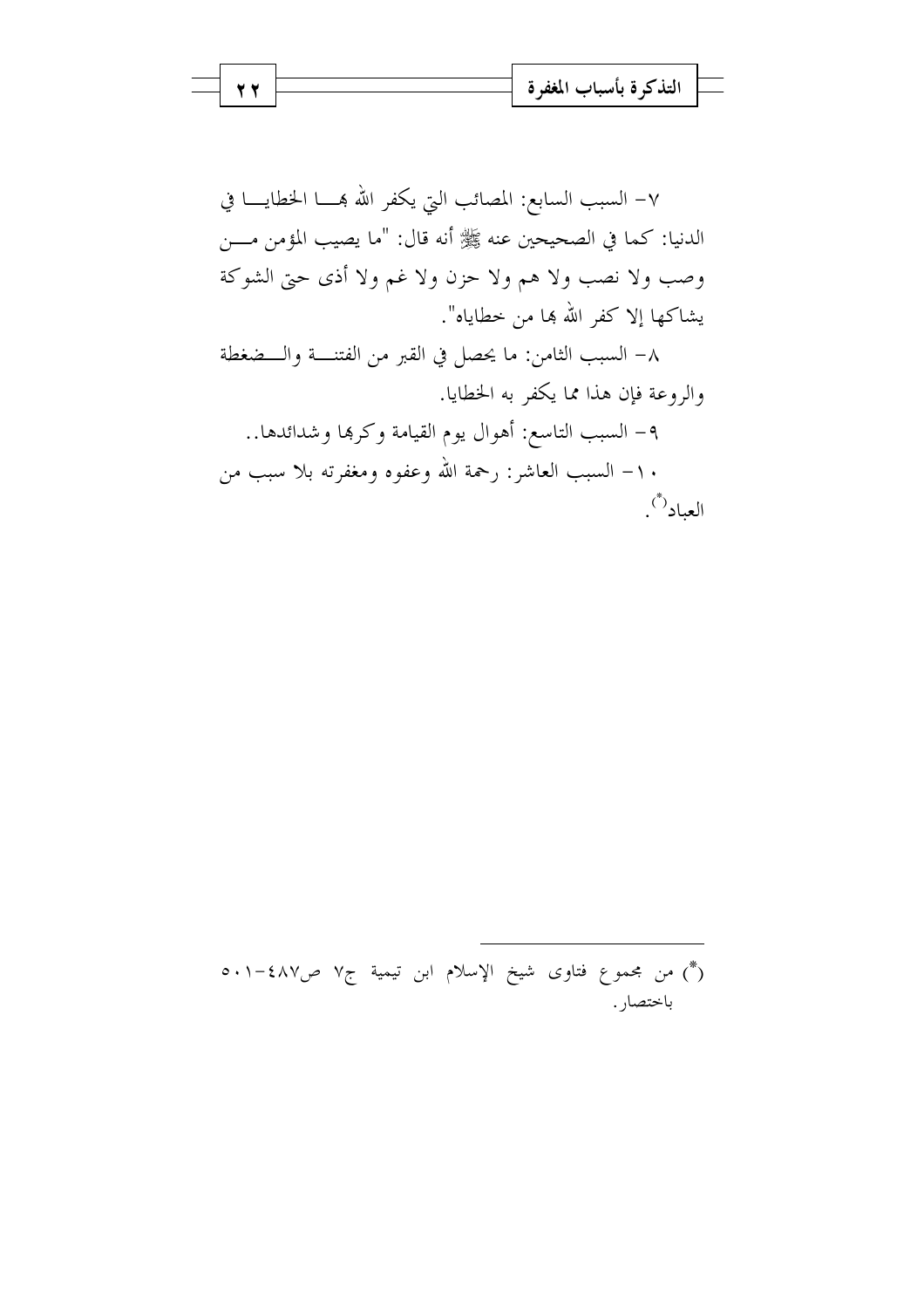## ٤– أسباب المغفرة في رمضان

شهر رمضان تكثر فيه أسباب المغفرة والغفران فمن أســـباب المغفرة فيه:

صيامه: قال ﷺ: "من صام رمضان إيماناً واحتساباً  $-1$ غفر له ما تقدم من ذنبه" متفق عليه.

وقيامه بصلاة التراويح والتهجد قال ﷺ: "من قـــام  $-7$ رمضان إيماناً واحتساباً غفر له ما تقدم من ذنبه" متفق عليه.

٣- وقيام ليلة القدر وهي في العشر الأواخر من رمضان وهي الليلة المباركة التي أنزل فيها القرآن فيها يفرق كل أمر حكيم. قال ﷺ: "من قام ليلة القدر إيماناً واحتساباً غفر له ما تقــــدم مــــن ذنيه" متفق عليه.

٤- وتفطير الصوام قال ﷺ: "ومن فطر فيه صائماً كان مغفرة لذنوبه وعتق رقبته من النار" رواه ابسن خزيمسة والبيهقسي وغيرهما.

والتخفيف عن المملوك والخدم قسال ﷺ: "ومسن  $-\circ$ خفف عن مملوكه فيه غفر الله له وأعتقه من النار".

وذكر الله تعالى وفي حديث مرفوع: "ذاكــــر الله في  $-7$ رمضان مغفور له وسائل الله فيه لا يخيب" رواه الطبراني في الأوسط والبيهقي في شعب الإيمان.

وعند الفطر وعند السحور ودعاء الصائم مستجاب في صيامه وعند فطره، وقد أمر الله بالدعاء وتكفل بالإحابة قال تعـــالي: ﴿وَقَـــالَ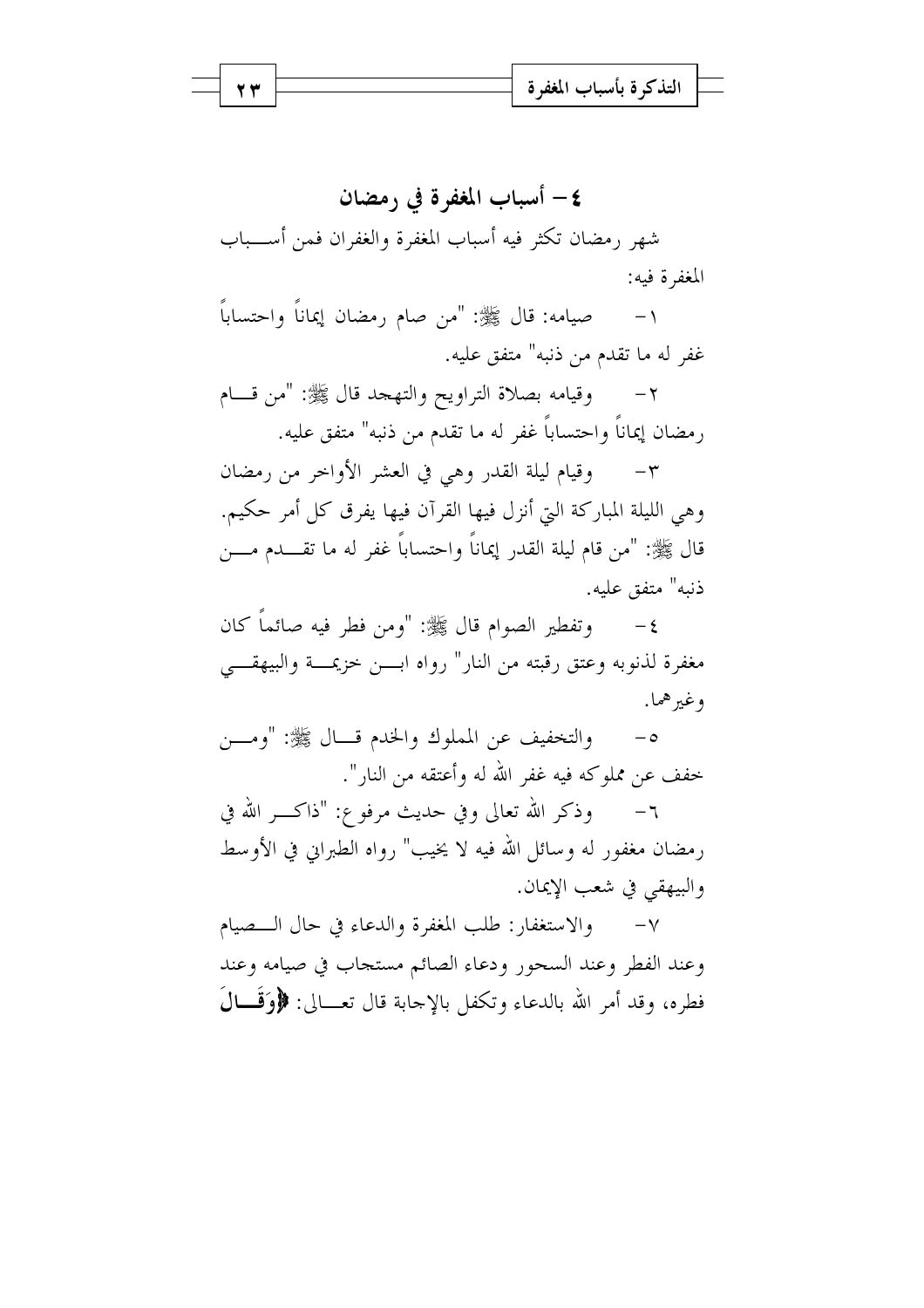رَبُّكُمُ ادْعُونِي أَسْتَجِبْ لَكُمْ﴾ سورة غافر مـــن آيـــة (٦٠) وفي الحديث: "ثلاثة لا ترد دعوتمم». وذكر منهم: «الصائم حتى يفطر» رواه الإمام أحمد والترمذي والنسائي وابن ماجه. وفي الحديث: "إن للصائم عند فطره دعوة ما ترد» رواه ابن ماجه.

فينبغي للمسلم أن يكثر من الذكر والدعاء والاستغفار في جميع الأوقات وخصوصاً في رمضان في حال الصيام وعند الإفطار وعند السحور وقت النزول الإلهي آخر الليل قال ﷺ: "يتزل ربنـــا الآخر فيقول: "من يدعوني فأستجيب له، من يسألني فأعطيه، مــــن يستغفرني فأغفر له" رواه مسلم.

٨– ومن أسباب المغفرة: استغفار الملائكة للصائمين حيّ يفطروا كما في حديث أبي هريرة المتقدم رواه أحمد.

لما كثرت أسباب المغفرة في رمضان كان الذي تفوتـــه فيــــه المغفرة محروماً غاية الحرمان، متى يغفر لمن لم يغفر له في هذا الشهر؟ متى يقبل من رد في ليلة القدر؟ متى يصلح من لا يصلح في رمضان؟

2 2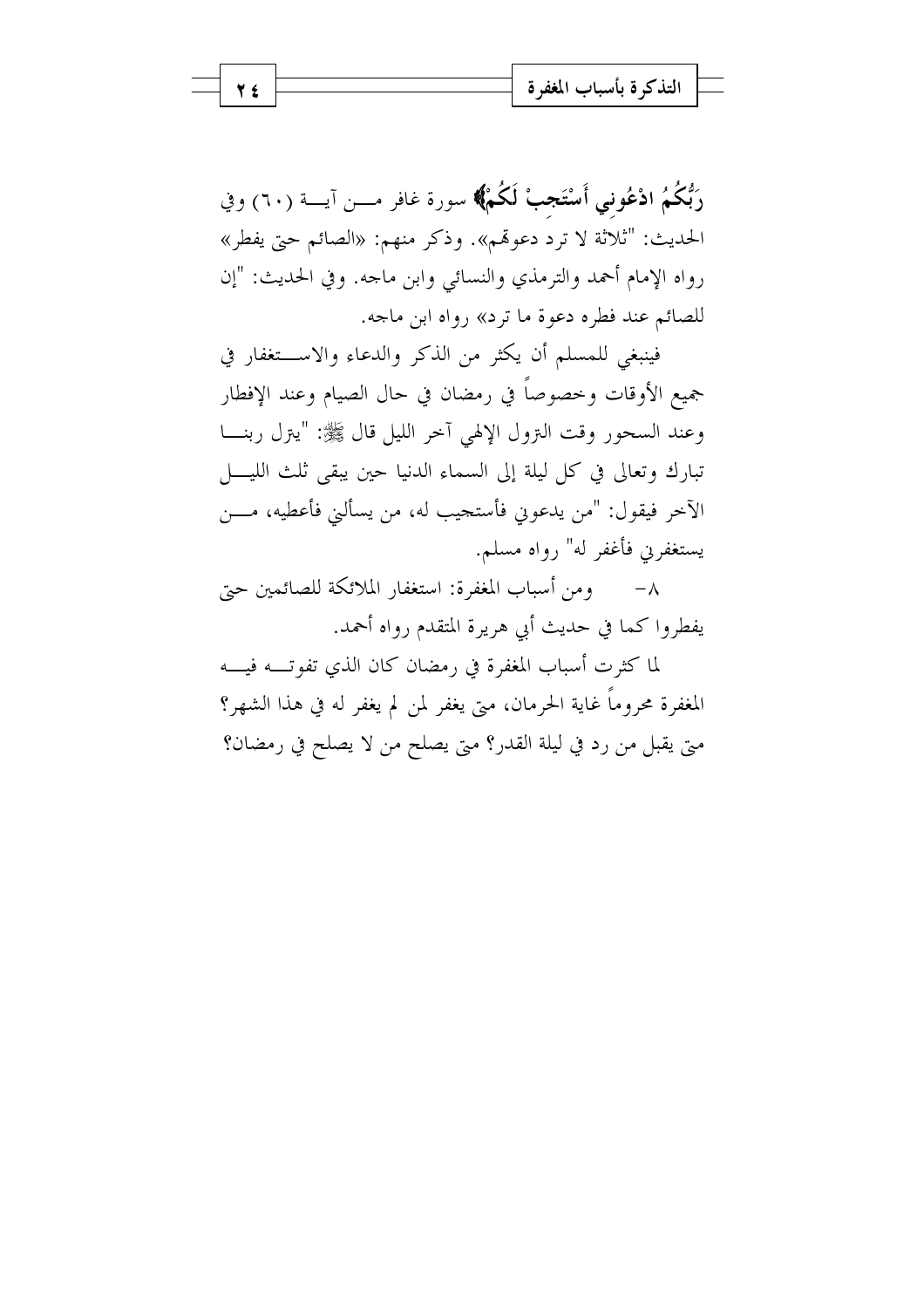0– الخصال المكفرة للذنوب المتقدمة والمتأخرة كما جاء في الكتاب الذي ألفه الإمام أحمـــد بــــن حجــــر العسقلاني صاحب كتاب "فتح الباري" بشرح صحيح البخـــاري هذا العنوان وهي:

١- \_\_ إسباغ الوضوء وحصوصاً على المكاره وفي شــدة البرد. رواه أبو بكر بن أبي شيبة وأبو بكر أحمد بن على المــــروزي شيخ النسائي والبزار في مسنده واصله في الصحيحين ولكن لـــيس فيه "وما تأخر".

قول "رضيت بالله رباً وبالإسلام ديناً وبمحمــــد ﷺ  $-\tau$ نبياً" بعد الأذان رواه أبو عوانة الاسفرائيني في مستخرجه الصحيح على مسلم، وأخرجه مسلم وأبو داود والترمذي والنسائي ولــيس عندهم "وما تأخر".

صلاة التسبيح بأن يصلي أربع ركعات يقرأ في كــــل  $-1$ ركعة فاتحة الكتاب وسورة فإذا فرغ من القراءة في أول ركعة يقـــول وهو قائم سبحان الله والحمد لله ولا إله إلا الله والله أكبر خمس عــــشرة مرة ثم يقولها في الركوع عشرا وفي الرفع من الركوع عشرا وفي كـــل سجدة عشرا وبين السجدتين عشرا وهكذا في بقية الركعات فــذلك خمس وسبعون في كل ركعة وفي مجموع الركعات ثلاثمائسة تسسبيحة "رواه أبو داود والترمذي وأورده ابن حزيمة وله شواهد"<sup>(۱</sup>).

(١) يقوى بعضها بعضاً قال الحافظ ابن حجرٍ في أجوبته عن أحاديث المصابيح والحق أنه في درجة الحسن لكثرة طرقه وقال المنذري وقد روي هذا الحديث من طرق كثيرة وعن جماعة من الصحابة وصححه جماعة منهم أبو بكر الآحري وأبو محمد عبد الرحيم المصري وأبو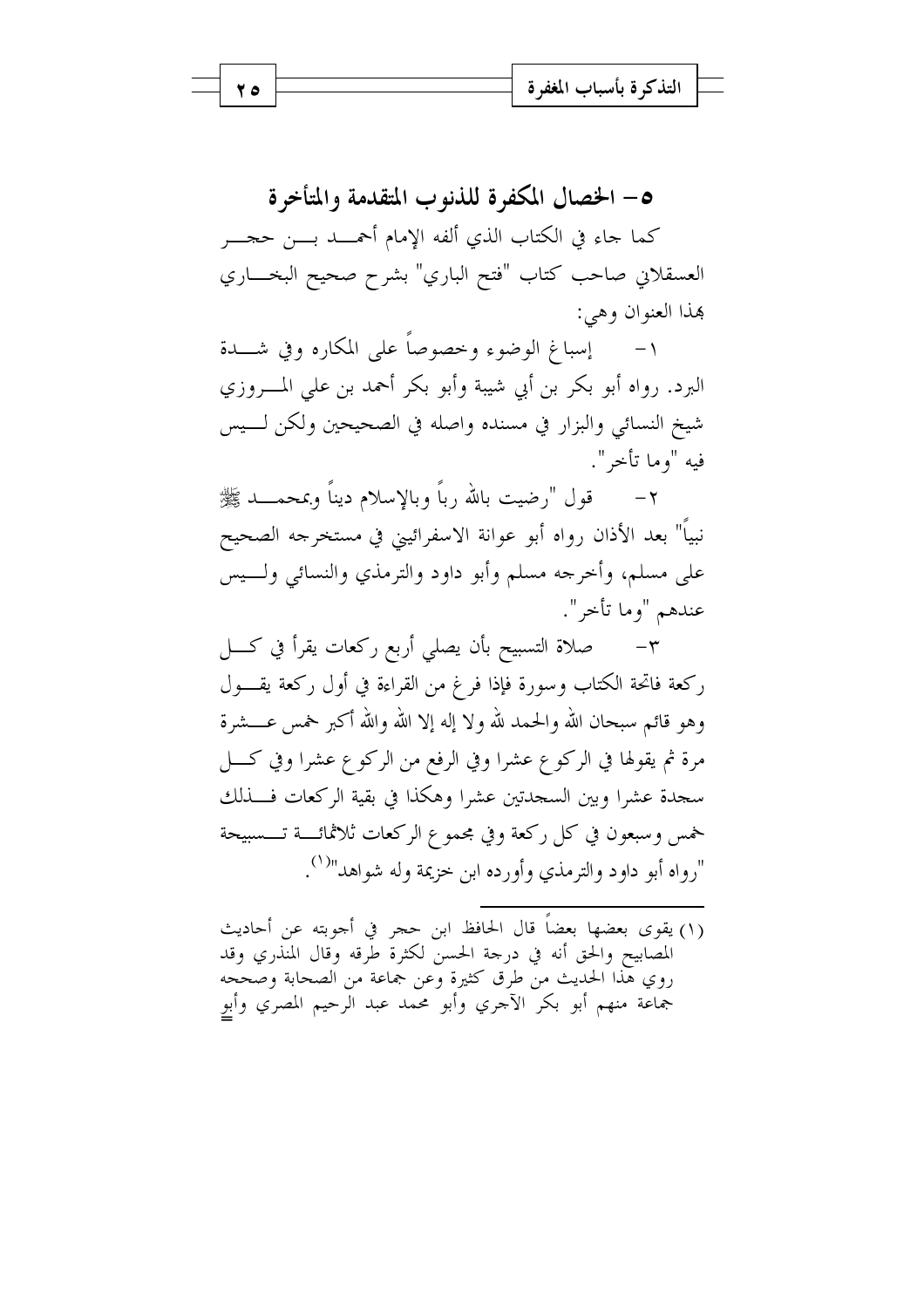قول "آمين" خلف الإمام وموافقة الملائكة فيه. رواه ابن  $-\xi$ وهب في مصنفه وأخرجه مسلم وابن ماجه بدون ذكر "وما تأخر". رواه آدم بن إياس في كتاب الثواب.

٦ – قراءة سورة الفاتحة وقل هو الله أحد والمعوذتين بعد الجمعة ثلاث مرات ورد فيه حديث ضعيف الإسسناد رواه أبسو الأسعد القشيري وابن أبي شيبة في مصنفه.

٩/٨/٧ – صيام رمضان وقيامه وقيام ليلـــة القــــدر إيمانــــاً واحتساباً. رواه أحمد والنسائي ورواه مسلم وغيره بدون ذكر "وما تأخر ".

١٠- صيام يوم عرفة (٩) ذي الحجة لغــير الحـــاج رواه مسلم وغيره بلفظ "يكفر السنة الماضية والمستقبلة".

١١- الإهلال بالحج من المسجد الأقـــصي إلى المـــسجد الحرام. رواه أبو داود والبيهقي في شعب الإيمان ورواه البخاري في تاريخه الكبير و لم يذكر فيه "وما تأخر".

١٢– الحج المبرور الخالص لله الموافق للسنة و لم يرتكـــب الحاج فيه معصية "رواه أبو نعيم في الحلية وأبو عبد الله بن منده في أماليه وأحمد بن منيع في مسنده وأبو يعلى في مسنده الكبير. ١٣- قراءة آخر سورة الحشر آيسة ٢٢-٢٤ رواه أبسو إسحاق الثعلبي في تفسيره.

> $=$ الحسن المقدسي رحمهم الله تعالى وصححه الحاكم.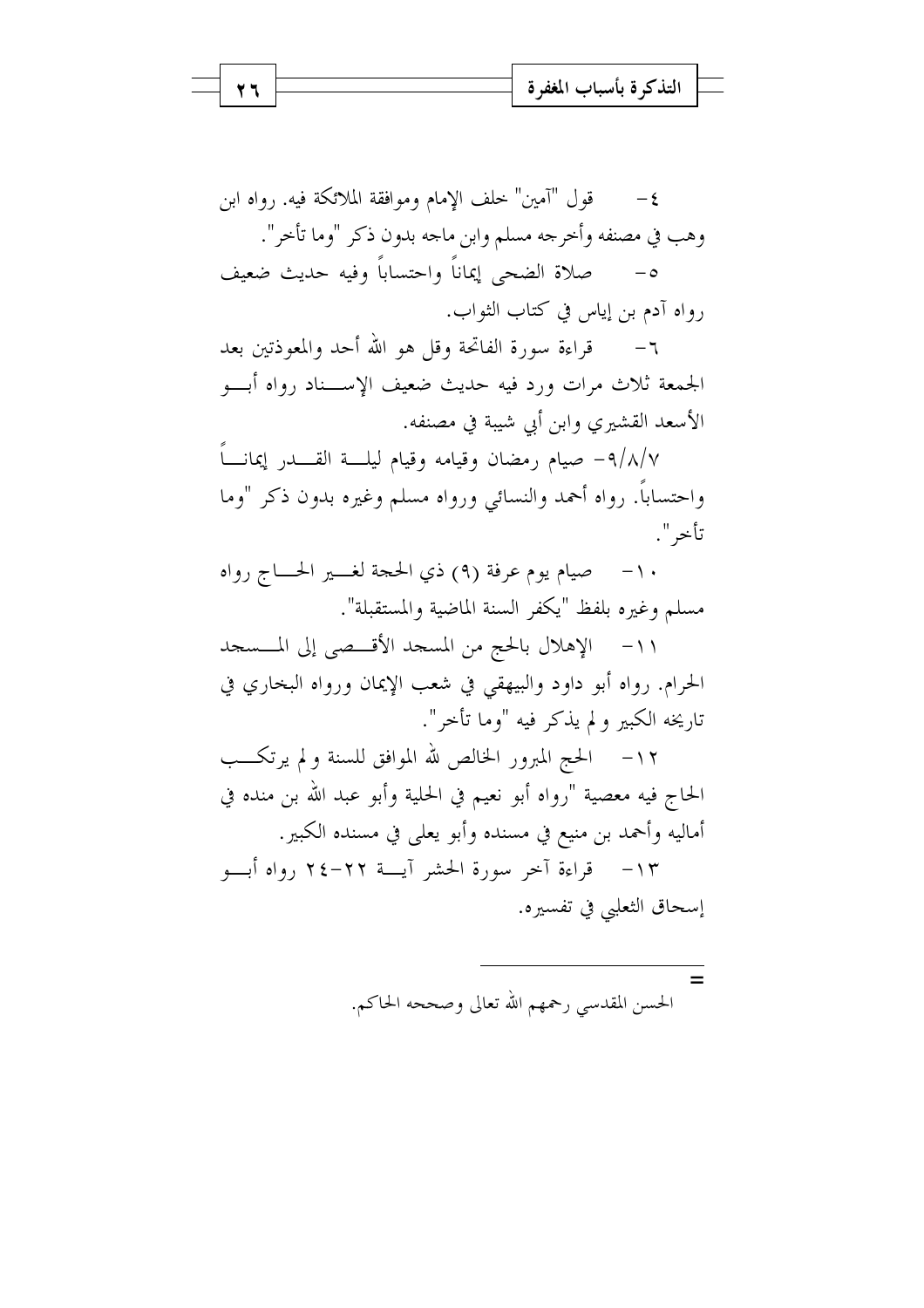١٤ - قول "سبحان الله والحمد لله ولا إلـــه إلا الله والله أكبر" مائة مرة رواه أبو عبد الله محمـــد بــــن حيــــان في فوائــــد الأصفهانيين.

١٥– تعليم الولد القرآن "رواه أبو بكر بن لال في كتاب مكارم الأخلاق".

١٦- \_ قيادة الأعمى أربعين حطوة. أحرجه أبو عبد الله بن منده في أماليه وقال غريب وقال الإمام أحمد وابن معين وأبو داود , واته ثقات.

١٧– السعى في قضاء حاحة المسلم قضيت أو لم تقــض أخرجه أبو أحمد عبد الله بن محمد والمفسر الناصح.

١٨- المصافحة عند اللقاء والصلاة على النبي ﷺ أخرجه الحسن بن سفيان وأبو يعلى الموصلي في مسنديهما وابن حبان.

١٩- أن يقول بعد الأكل: الحمد لله الذي أطعمني هــــذا الطعام ورزقنيه من غير حول مني ولا قوة رواه أبو داود في الــــسنن وإسناده حسن.

٢٠ – التعمير في الإسلام تسعين سنة رواه جماعـــة مــــن المحدثين عن جماعة من الصحابة رضي الله عنــــهم أجمعــــين وهــــو مشهور وله شواهد. وذلك فضل الله يؤتيه من يشاء والله ذو الفضل العظيم لا مانع لما أعطى ولا معطى لما منع فلله الحمـــد والـــشكر والثناء لا نحصى ثناء عليه''.

(١) انظر هذه الخصال في مجموعة الرسائل المنيرة ج١ ص٢٥٧ – ٢٦٦.

27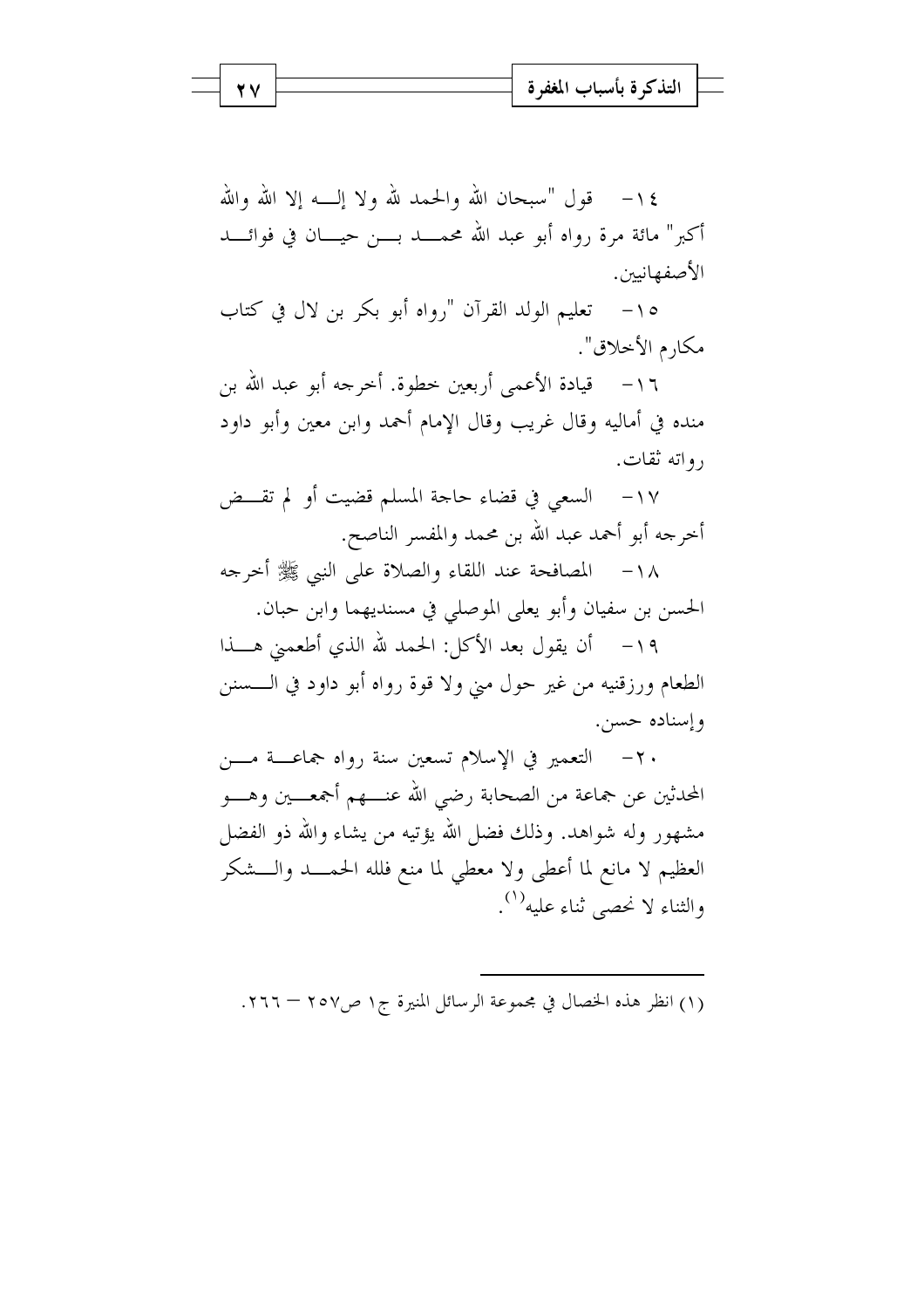$$
\frac{\overline{a}}{\overline{a}} = \frac{\overline{a}}{\overline{a}}
$$
التذكروة

مراجع رسالة رأسباب المغفرة)

 $\overline{Y}$   $\overline{A}$